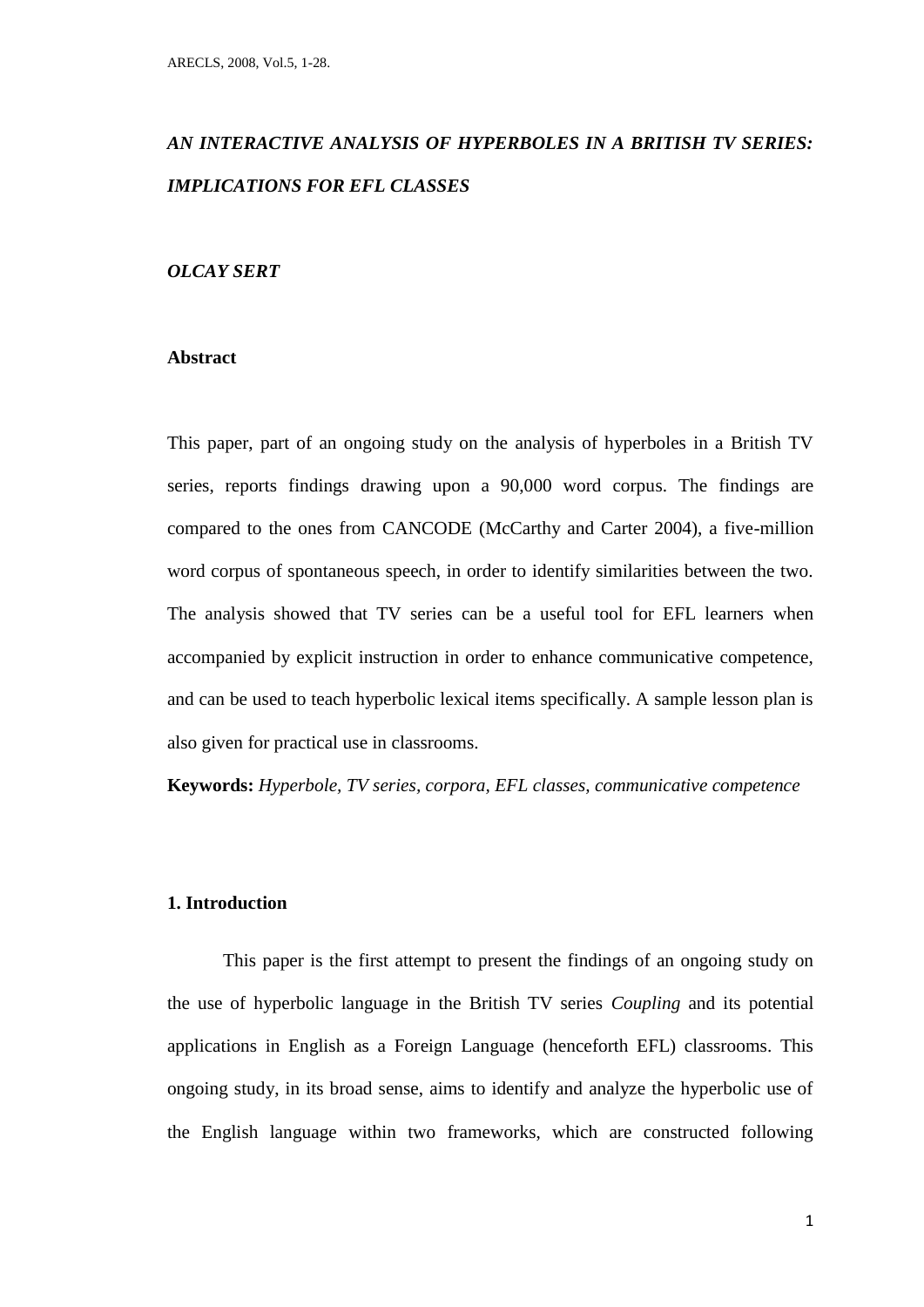McCarthy and Carter's (2004) analysis of CANCODE (Cambridge and Nottingham Corpus of Discourse in English) and Cano Mora's (2004) analysis of BNC (British National Corpus).

This article, however, focuses on the former framework, in which previously defined categories of hyperbole (drawing upon a corpus of five-million words) are taken as a basis for the analysis of the *Coupling* corpus (90,000 words). The primary aim is to show in what ways TV series may be a reflection of naturally-occurring spoken language following a set of criteria defined in sections two and four. Another aim, using statistical data, is to illustrate how the findings can be conducive to EFL classes, which is delineated within the theoretical framework and is supported by a sample lesson plan (Appendix 2).

The following section will help to give an understanding of the study of hyperboles and tropes in different research traditions and will form the background of the present paper. In section three, research questions are posed so as to direct the reader to the particular aims of the study. Section four will inform the reader on the methodology used for the analysis of the data. In section five, tables and figures will be supplied in order to help the reader compare the findings of the *Coupling* corpus and CANCODE. Extracts will also be given drawing upon the selection criteria and methodological framework, where relevant. The sixth section will bridge the findings to foreign language teaching. A good interpretation of this section should be accompanied by appendix 2, in which a sample lesson plan is presented. The concept of *Hyperbolic Competence in L2* is also introduced and defined in this section. The limitations of the paper are discussed in the conclusion.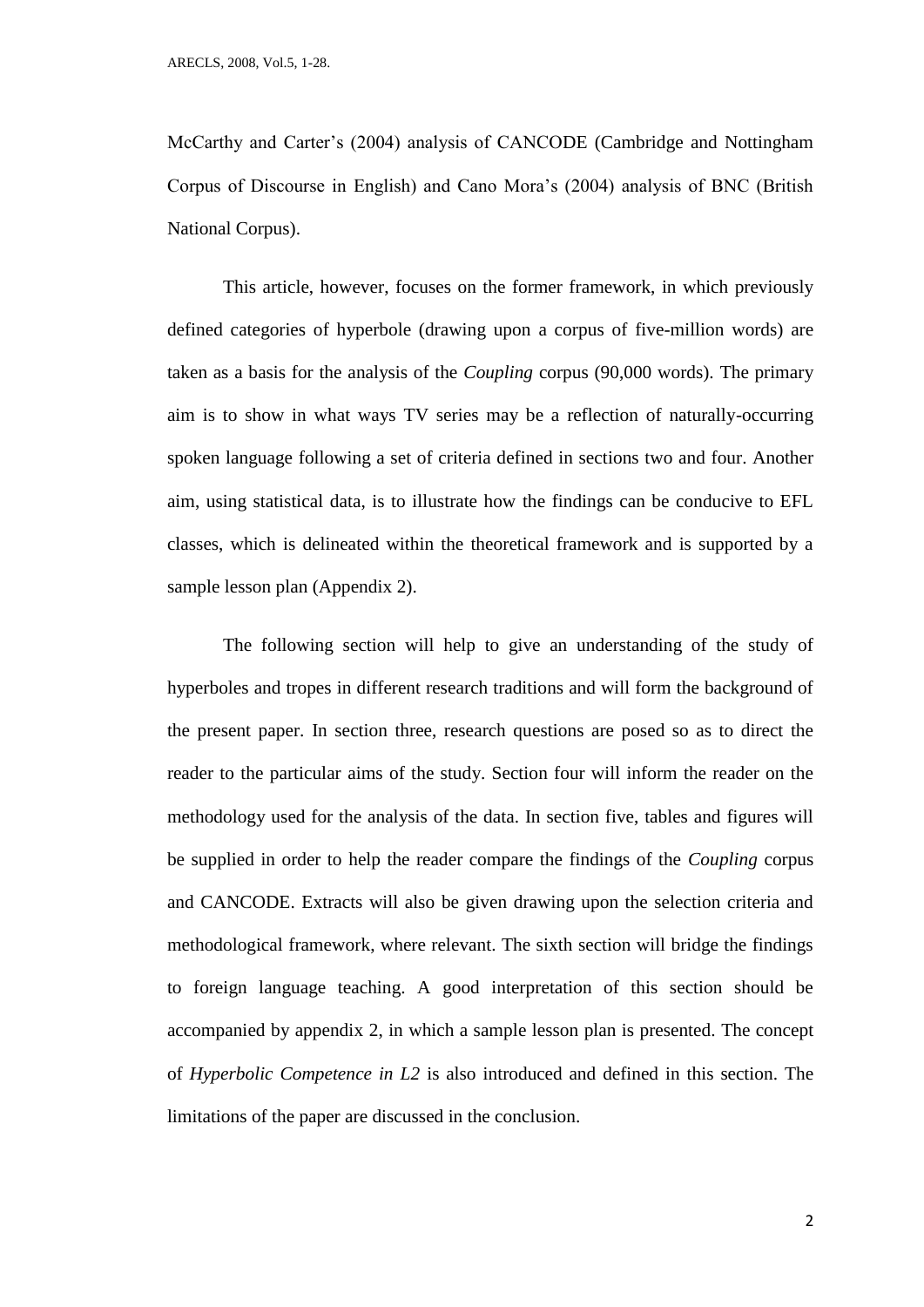# **2. Review of Literature**

Hyperbole is defined as a form of extremity, an exaggeration that either magnifies or minimises some real state of affairs (Cano Mora 2004). For Kreuz *et al*. (1996), after metaphor, hyperbole is the most common trope. The term goes back to Aristotle, and "features throughout the historiography of rhetoric" (McCarthy and Carter 2004, p.151). Together with other tropes and types of figurative language, hyperbole has been studied largely within the area of literature and rhetoric. However, advancements within the areas of cognitive psychology and psycholinguistics have led many scholars to investigate the comprehension of figures of speech and hyperbole. Though, as Cano Mora (ibid.) warns, the bulk of psycholinguistic research has relied on artificial texts as stimulus materials.

Nevertheless, the theories of figurative language and tropes discussed within the cognitive and psycholinguistic traditions (Kreuz and Roberts 1995; Colston and Keller 1998; Colston and O'Brien 2000) have brought forth useful insights concerning the comprehension of hyperboles. Moreover, recent research has shifted the focus to natural data, rather than invented sentences, by means of large corpora of spoken language. This section will summarize the research on hyperboles starting from a psycholinguistic perspective and finishing with a more corpus and conversation analytic based one.

In their experiments, Winner *et al*. (1987) assessed comprehension of hyperboles (together with sarcasm and understatement) in 6-, 8-, and 10-year-olds. Their findings revealed that, in understanding hyperboles, the mean number of incorrect responses dramatically decreased (from 3.0 to 1.3) as the children got older.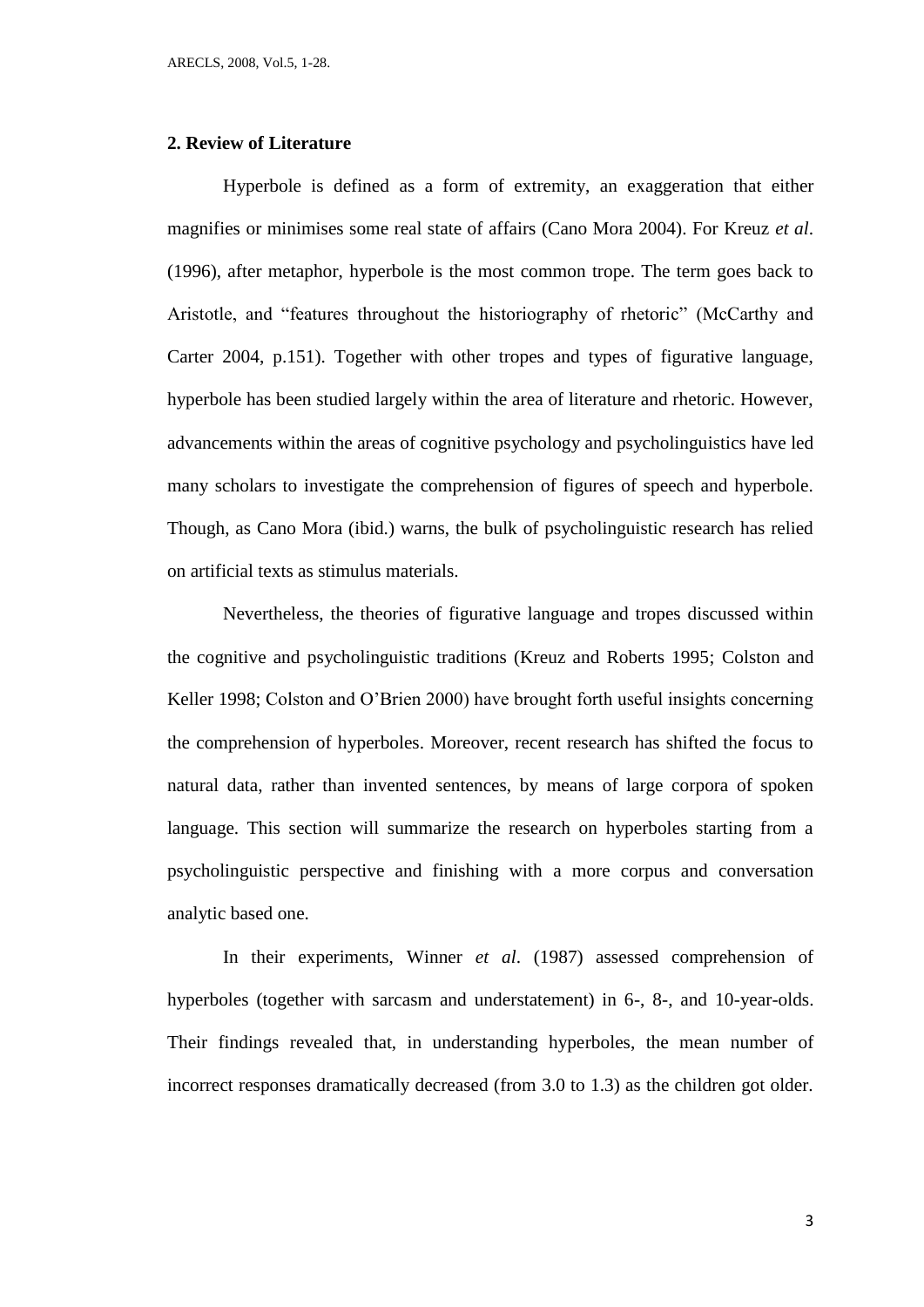They finally argued that it is the relationship between sentence meaning and speaker meaning that determines ease of comprehension of hyperbolic utterances.

Leggitt and Gibbs (2000) looked at people's emotional reactions to different kinds of ironic language, including hyperboles, within a cognitive appraisal framework. It was found that hyperbole is more consistently correlated with the less threatening statements, such as understatement and satire. They suggested that with overstatements, speakers make a big deal out of a problem, thus "suggesting hostile intentions toward the problems in the addressees, despite what the speaker intended to communicate" (ibid, p.21). This finding may be important for the present study, as unintended negative reaction can be problematic for foreign language learners.

In analyzing the recognition of verbal irony (including hyperboles) in spontaneous speech, Bryant and Fox Tree (2002) presented their participants with spontaneously produced ironic and non-ironic utterances from radio talk shows in written or auditory form, with or without written contextual information. The findings of their experiments suggested that both acoustic and contextual information are used when inferring ironic intent in spontaneous speech.

Although they did not refer specifically to hyperboles in their studies, Gibbs and O'Brian (1991) and Toplak and Katz (2000) studied the psychological aspects of understanding irony and the uses of sarcastic irony respectively. Gibbs and O'Brien claimed that there can be mismatches between speakers' intended meaning and listeners' comprehension and responses. From a psycholinguistic framework, Toplak and Katz (2000) contrasted the effects of making criticism directly with that of making it via sarcastic irony.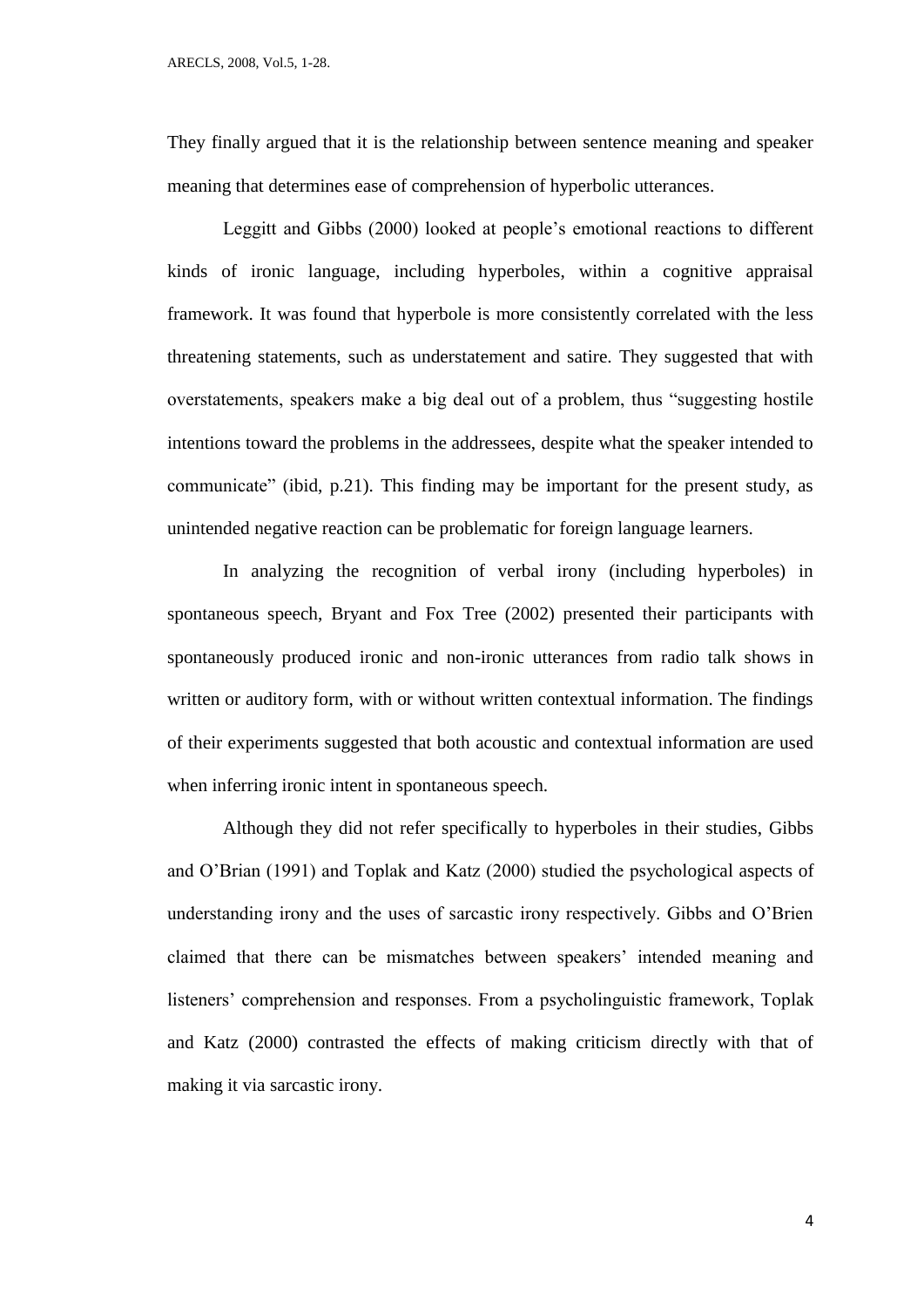In a more recent study, Charteris-Black (2003) took a cross-cultural comparative perspective with a cognitive semantic approach. He revealed that English has a tendency toward metonymy whereas Malay has a tendency toward metaphor, which is explained with reference to cultural differences in attitudes toward facial expressions and in stylistic preferences: English has a preference for hyperbole and Malay for euphemism.

The use of hyperboles has also been of interest to critical discourse analysts (Van Dijk 1995, 2005; Rahimi and Sahragard 2006). From a collection of expressions used by right-wing British newspapers, Van Dijk (1995) showed how rhetorical hyperboles played a prominent role in the formulation of opinions. Additionally, upon analyzing speeches in Spanish Parliament with a critical discourse analysis approach, he found that semantic polarization can be emphasized by hyperboles (Van Dijk 2005).

After a predominantly psycholinguistic tradition in analyzing figurative language, some researchers started to enjoy the emergent conversation analytic perspectives in analyzing tropes. Drew and Holt (1998) analyzed a corpus of telephone calls recorded by a British family at intervals over a three year period. Following the conventions of conversation analysis, they investigated where in conversation figurative expressions are used, in terms of their sequential distribution.

In the new millennium, many researchers (Gibbs 2000; McCarthy and Carter 2004; Cano Mora 2004) have made use of corpora for analyzing the functions of tropes and hyperbole in naturally-occurring language, which has not been a reaction to the psycholinguistic experiments relying on invented sentences, but rather is claimed to be complementary to these. Considering hyperbole among five types of irony,

5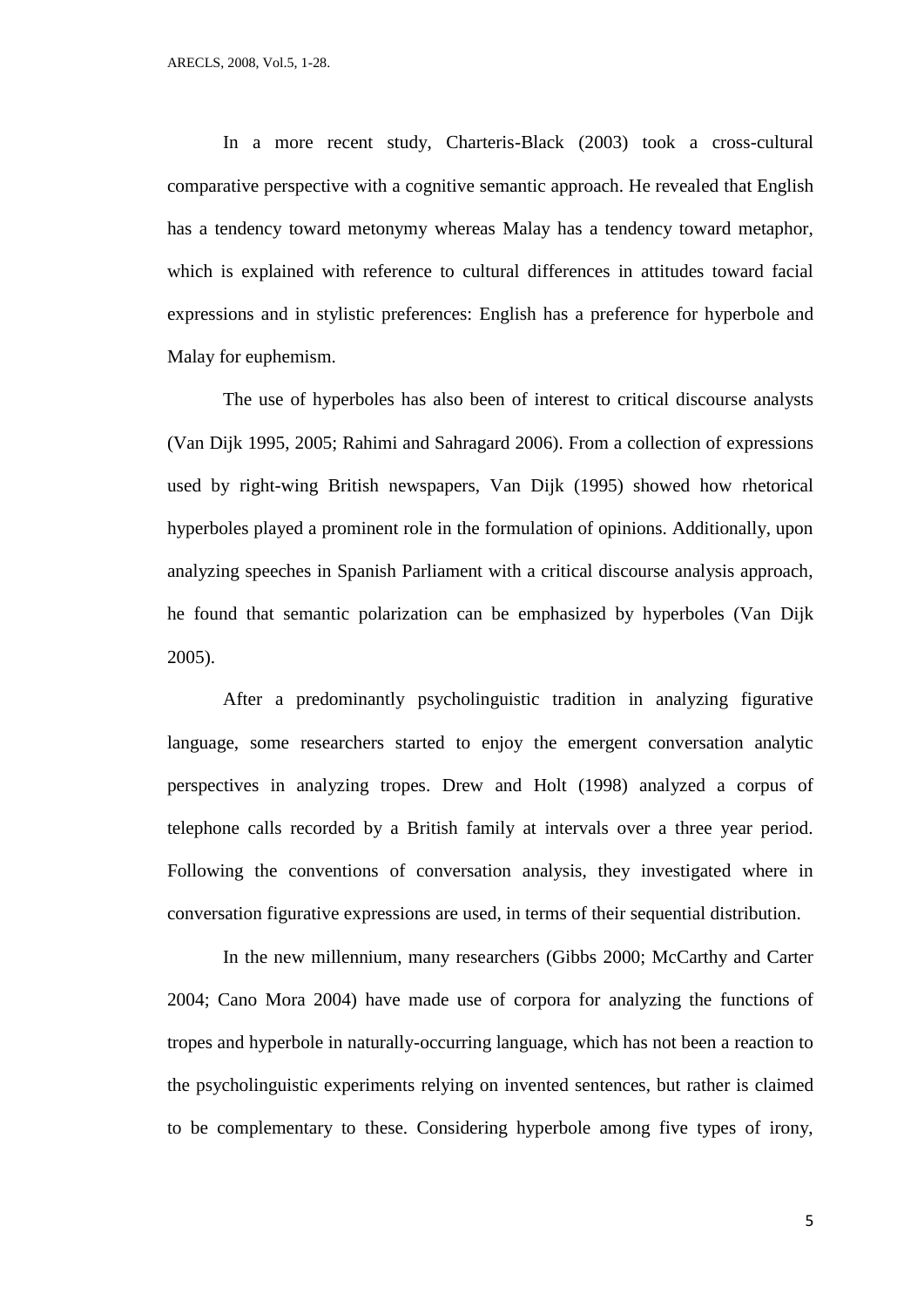Gibbs (2000) studied sixty-two 10-min conversations between college students and their friends. He found that 74% of the hyperboles were viewed as humorous by at least one of the conversational participants, which is an important finding regarding the present study.

McCarthy and Carter's study (2004), the methodological and analytic framework of which is adopted here for the purposes of the present study, has been an enormous step towards the analysis of tropes in general using a large corpus. In analyzing the use of hyperbole in everyday conversation, they drew upon data from their 5-million word corpus of spoken English (CANCODE) and built a framework for the description and understanding of hyperbole in interaction. They used corpus extracts from concordances generated for key lexical items within core semantic fields such as time and number to illustrate hyperbolic expressions in context.

Using a list of criteria, which will be explained in section 4, McCarthy and Carter (ibid.) tried to reveal the degree of an item's hyperbole-proneness. As will be the case in this paper, an item's hyperbole-proneness was identified using five basic categories and was illustrated in numerical values: (1) expressions of number (millions of, hundreds of, etc.), (2) words referring to large amounts/quantities (masses of, loads of, etc.), (3) adjective modification of amount(s) and number(s) (adjective  $+$  amounts of, etc.), (4) time expressions (years, weeks, hours, etc.), and (5) size, degree and intensity (enormous, endless, gigantic, etc.). It was also revealed that shifts in footing indicated by discourse markers (e.g. so) or narrative shift markers (suddenly) were very common within the linguistic environment of hyperboles. The same categories and selection criteria are adopted in this paper. McCarthy and Carter's (ibid.) study concludes that an interactive approach to hyperbole "is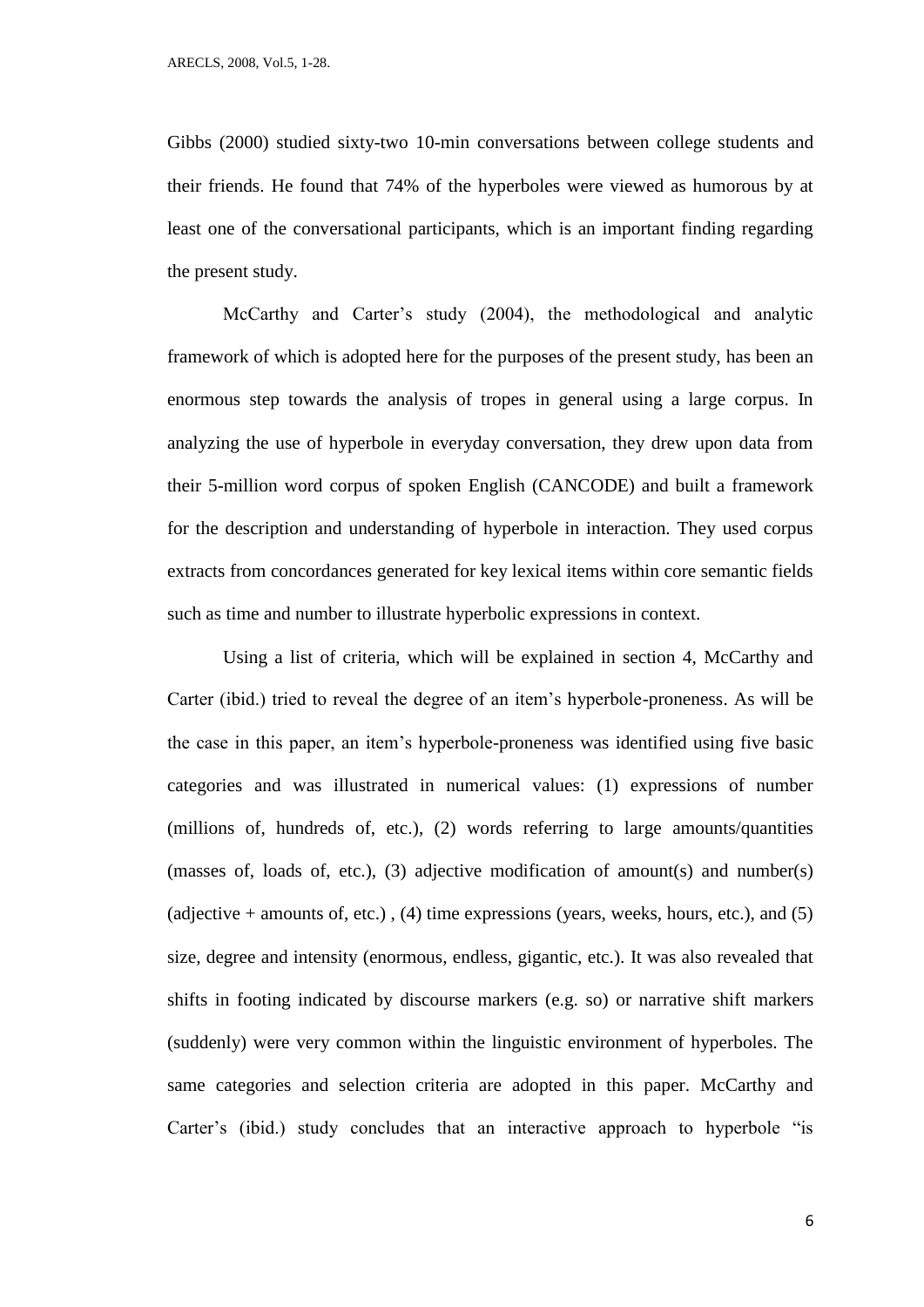indispensable for its proper understanding and the use of large corpora offers new insights with theoretical implications for the study of tropes" (p. 149).

The interactive dimension of hyperbole as an extension of the view that it is a joint activity between speaker and listener was also addressed by Cano Mora (2004), who used a data set of 10,158 words from the BNC. For her study, as was the case in McCarthy and Carter's (2004) study, only spoken language was subject to analysis. Cano More (ibid.) was primarily interested in listeners' reactions to hyperbole. She developed a framework (see Appendix 1) in order to reveal that listener response is crucial in understanding the nature of hyperboles. She found that relevant next contribution and back channel responses (e.g. yeah, mm, oh, etc.) were the most recurrent pattern of listeners' responses to hyperbole, which indicates understanding of the speakers' overstatement.

This study uses the framework of McCarthy and Carter's (2004) study in order to analyze hyperboles in a British TV series and investigate their potential application in EFL classes. Although the corpus used in this study is not the product of naturallyoccurring English discourse, the analysis showed that the conversations in *Coupling* exhibit almost the same features as natural conversations.

The theoretical background of this study is also supported by studies that were carried out in order to reveal the efficiency of TV series and programs in foreign language teaching (Liontas 1992, Alcon 2005, Zanon 2006). In her empirical study, for example, Zanon (2006) tested the efficiency of the use of the TV series *Stargate* for learning pragmatics in the EFL context. She found that, when accompanied by explicit instruction, the use of TV series may enhance language learners' pragmatic skills. Additionally, the use of corpora in foreign language classes was also claimed to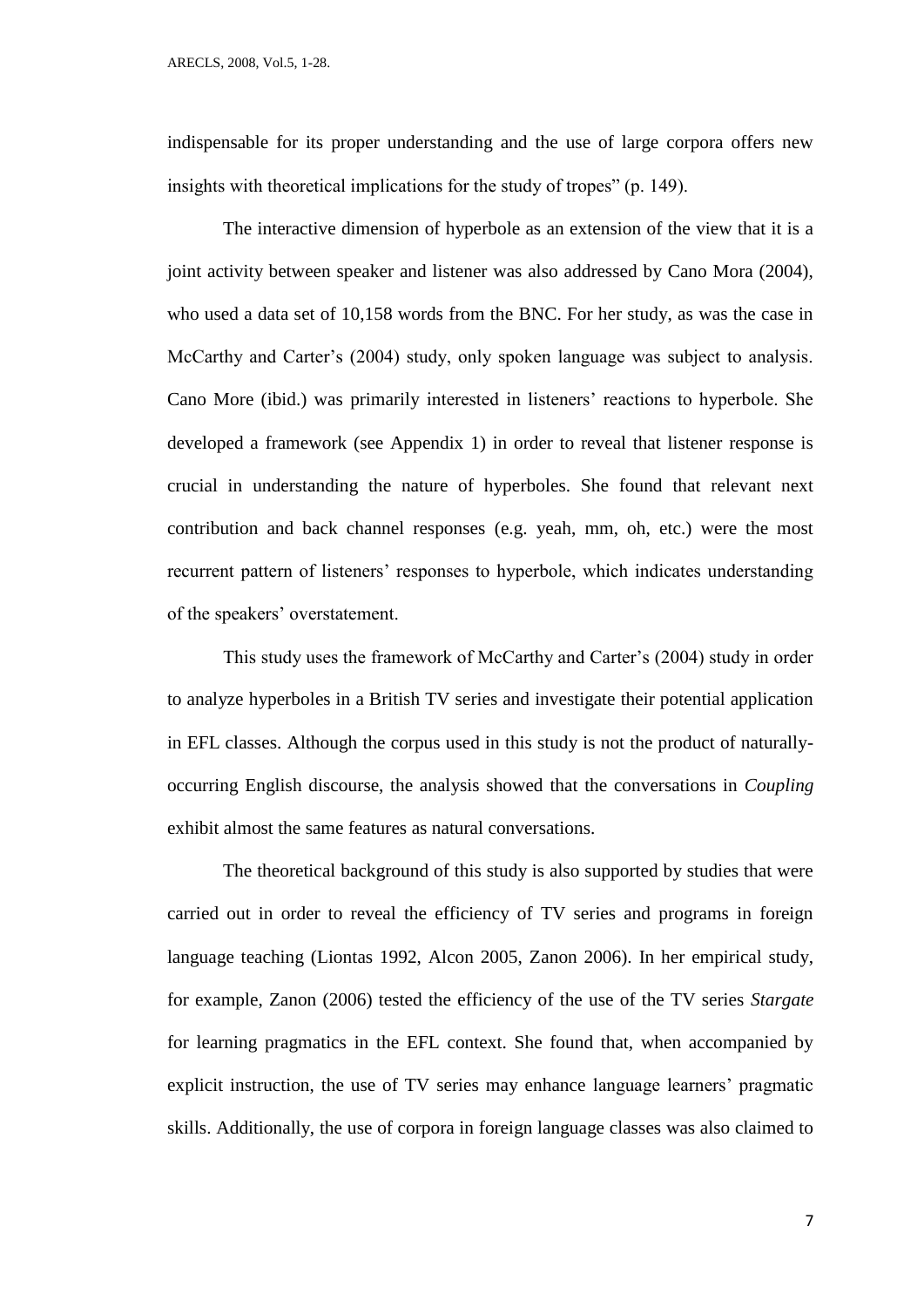be very useful by many researchers (e.g. Knowles 1990, Adolphs 2006, O'Keeffe *et al*. 2007). However, space precludes a full account of the contributions of corpora here. It is worth mentioning that this paper is the first attempt to analyze hyperboles in a corpus gathered from a TV series and to establish links with foreign language pedagogy.

### **3. Research Questions**

- a) Following McCarthy and Carter's (2004) framework, which key lexical items within the five categories of hyperboles exist frequently in the *Coupling* corpus?
- b) What are the similarities between CANCODE and the *Coupling* corpus in terms of the hyperbole-proneness of key lexical items?
- c) How do speakers and listeners communicate hyperboles considering shifts in footing?
- d) In what ways can a corpus analysis of hyperboles in a TV series be conducive to foreign language learning?

#### **4. Method**

Throughout this research, hyperboles have been identified and analyzed in conversations held in the British TV series *Coupling* (approximately a 90,000 word corpus). *Coupling* was written by Steven Moffat and aired on BBC2 from 2000 to 2004. The series consists of 28 episodes (four seasons) each of which are 29 minutes long. The show achieved decent ratings in the UK. Although *Coupling* centres its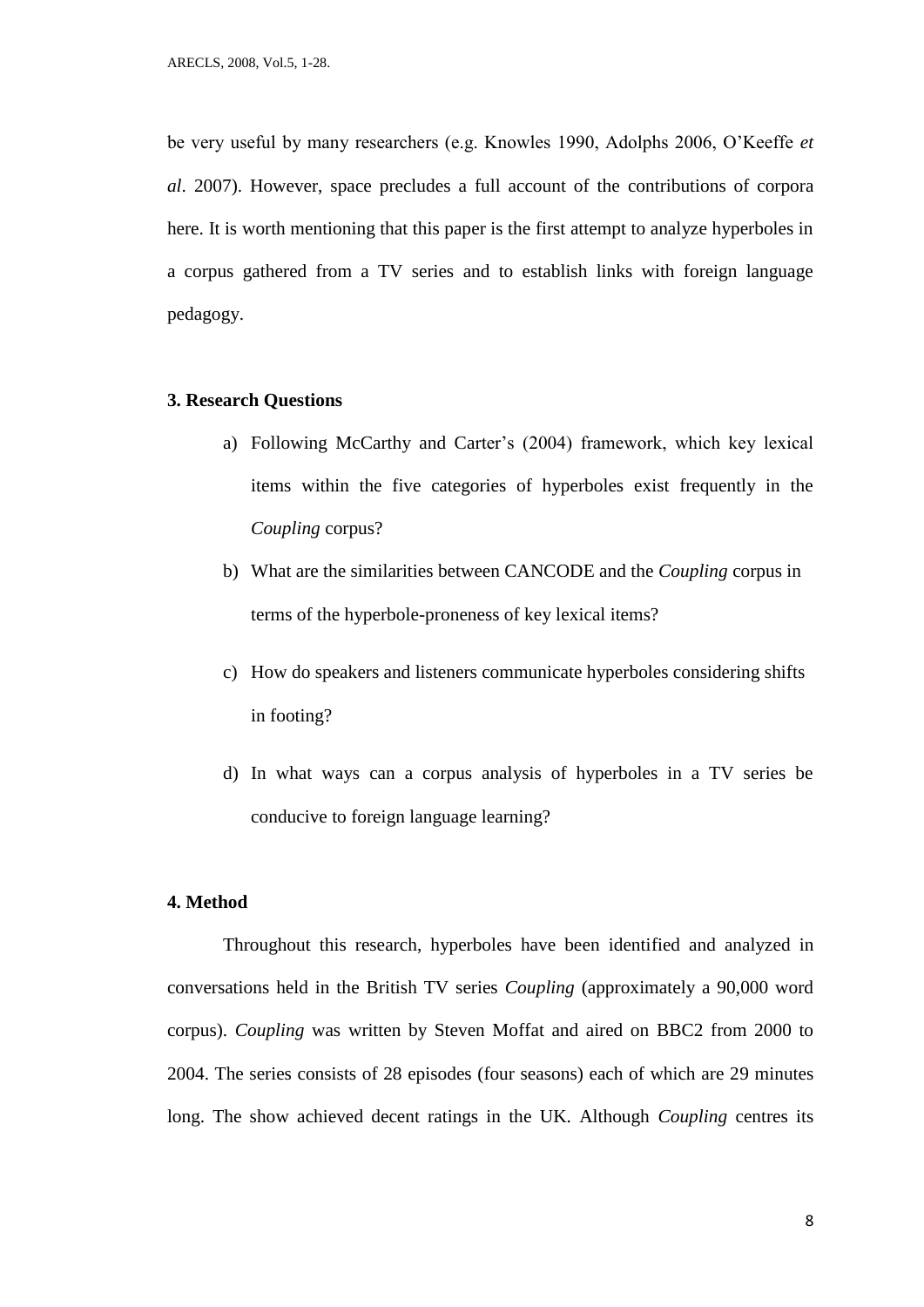episodes on male-female relations in the UK, Moffat speaks of the universality of the stories in *Coupling* when he says:

"When writing comedy, you have to have the confidence to believe that there is only one type of relationship in the world, and we are all having it; that all men behave in the same way and so do all women; I fill the script with universals, and people seem to watch!" (BBC online).

As it was mentioned in section two, the framework for the analysis of hyperboles in *Coupling* was adopted from McCarthy and Carter's (2004) study, since they used a spoken corpus of five-million words. By doing so, the question of whether the conversations in a TV series are close to naturally-occurring conversations or not in terms of conversational conventions and lexico-semantic items has been answered. Drawing upon the similarities of the two corpora, therefore, it can be claimed that TV series can be helpful guides for language learners, as they reflect on naturallyoccurring spoken language.

As was the case in our model study, the hyperbole-proneness of lexical items was identified using five basic categories: (1) expressions of number (millions of, hundreds of, etc.), (2) words referring to large amounts/quantities (masses of, loads of, etc.), (3) adjective modification of amount(s) and number(s) (adjective + amounts of, etc.), (4) time expressions (years, weeks, hours, etc.), and (5) size, degree and intensity (enormous, endless, gigantic, etc.). The keywords were detected with KWIC software. Concordances were taken into consideration while deciding whether an item was used hyperbolically or not. Additionally, the contexts in which hyperboles occurred were examined carefully so as to avoid potential misinterpretations.

In order to enhance reliability, the criterion for labelling hyperbole was also adopted from McCarthy and Carter's (2004) study. Hyperboles in the conversations, therefore, must display at least three of the following characteristics (pp.162-163):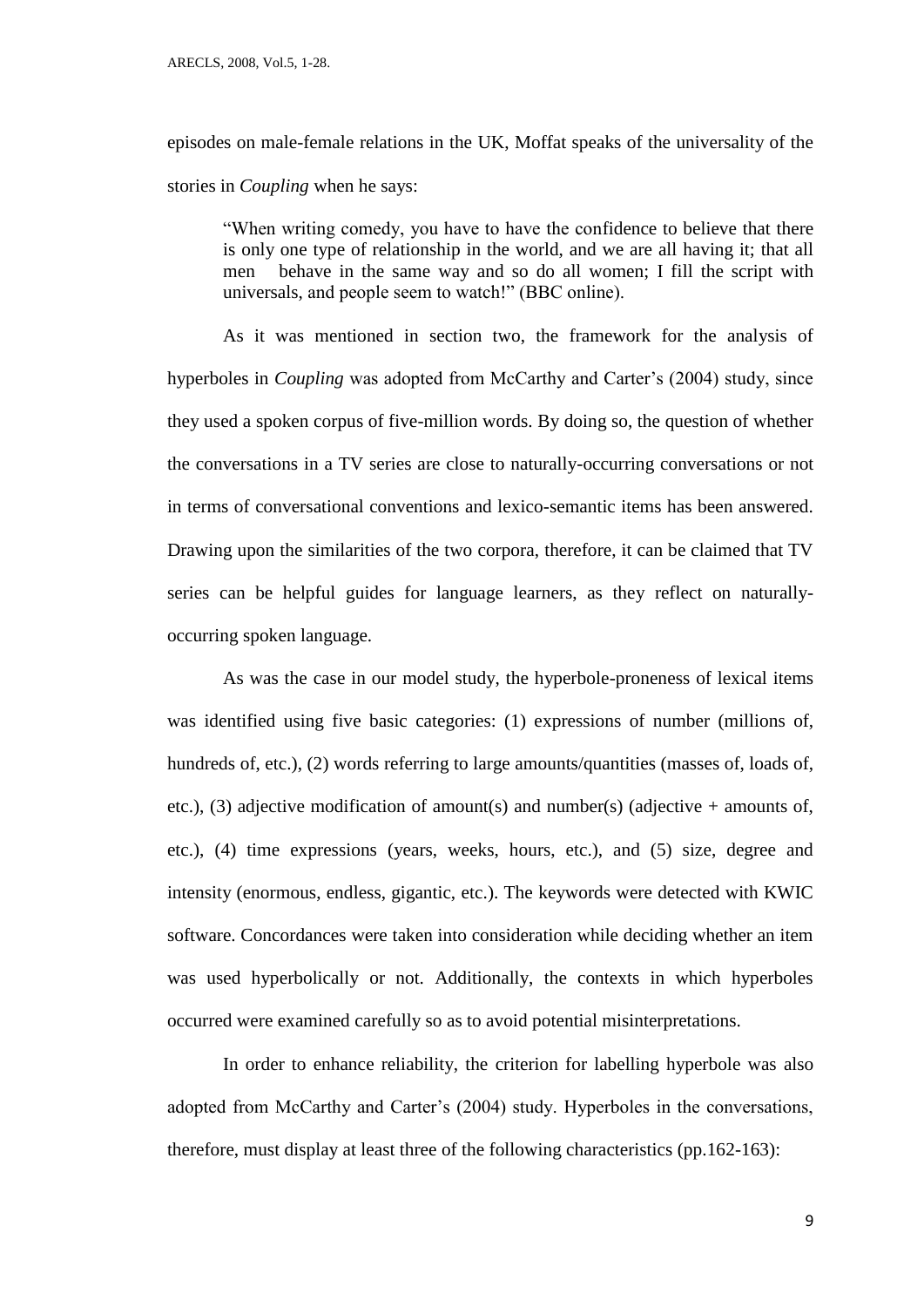\* *Disjunction with context*: the speaker's utterance seems at odds with the general context.

\* *Shifts in footing*: there is evidence (e.g. discourse marking) that a shift in footing is occurring to a conversational frame where impossible worlds or plainly counterfactual claims may appropriately occur.

\* *Counterfactuality not perceived as a lie*: the listener accepts without challenge a statement which is obviously counterfactual.

\* *Impossible worlds*: speaker and listener between them engage in the construction of fictitious worlds where impossible, exaggerated events take place.

\* *Listener take-up*: the listener reacts with supportive behaviour such as laughter or assenting back-channel markers and/or contributes further to the counterfactuality, impossibility, contextual disjunction, etc.

\* *Extreme case formulations and intensification*: the assertion is expressed in the most extreme way (e.g. adjectives such as endless, massive) and/or extreme intensifiers such as nearly, totally are used. These are not necessarily counterfactuals or absurd worlds, as many may be heard as (semi-) conventional metaphors.

\* *Relevant interpretability*: the trope is interpretable as relevant to the speech act being performed, and is interpreted as figurative within its context, though there may also be evidence of literal interpretations being exploited for interactive/affective purposes.

Another variable to be considered throughout the analysis is the humorous effect of hyperboles, which is a part of the listener response. Humour was pointed out as one of the primary goals of exaggeration (e.g. Long and Graesser 1988; Roberts and Kreuz 1994). It is also important in that humour is an integral part of *Coupling*, and hyperboles were defined as sources of humour in various studies in the literature. Given that accompanying laughter by the listeners *sine qua non* is an absolute indicator of humour, the audience laughter sound effects were identified within the linguistic environments of hyperbole during the analysis.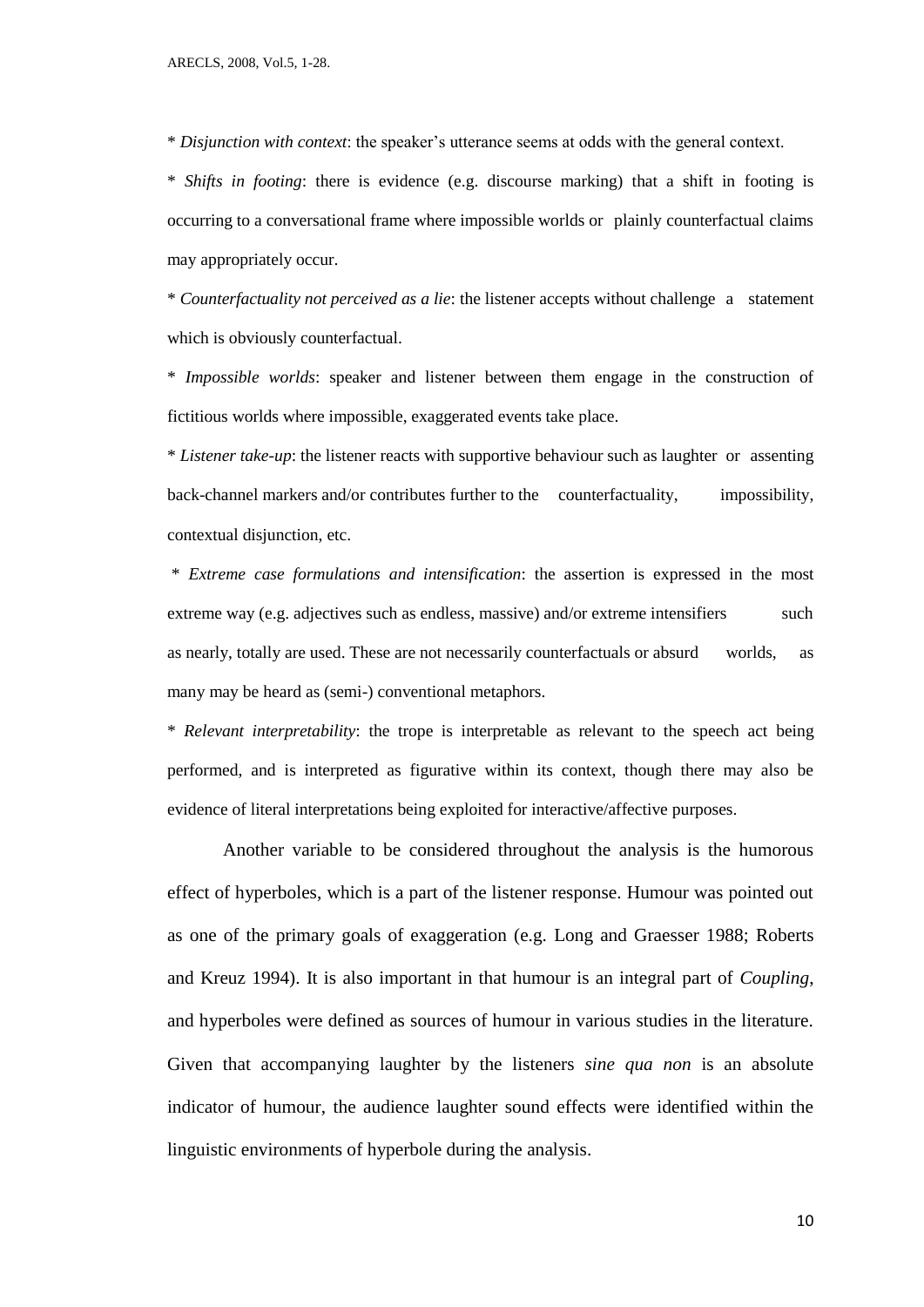# **5. Findings**

In this section, the five categories of hyperbole found in our corpus will be discussed respectively, with reference to the findings of McCarthy and Carter's (2004) study in order to reveal the similarities between the items found in naturally-occurring spoken discourse and in the TV series *Coupling*. Examples will be provided from the *Coupling* corpus and statistical figures will be given so as to illustrate the hyperboleproneness of key lexical items. The findings will be compared to those of CANCODE.

The first category to be discussed is expressions of number. In CANCODE, these hyperboles were identified as *dozens (of), zillions (of), millions (of), hundreds (of) thousands (of), billions (of)* and their singular forms. *Dozens of* and *zillions of* occurred just 14 times in the five-million word corpus, and were found to be 100% hyperbolic. In the *Coupling* corpus, among these lexical items, only *hundreds* and *thousands* were found, but they were found to be very hyperbole-prone as table 1 suggests:

|           | Total | Hyperbolic | Rounded | CANCODE |
|-----------|-------|------------|---------|---------|
| Hundreds  |       |            | 71,4%   | 51%     |
| Thousands |       |            | 100%    | 27%     |

Table 1 Expressions of number

Although it seems that CANCODE and the *Coupling* corpus differ slightly in their expressions of number, the overall findings reflect that the majority of hyperboles occur within the category of size, degree and intensity in both corpora. Hyperbolic expressions of number are also rare in CANCODE. When we consider example 1 given below, one may observe that the hyperbole is followed by an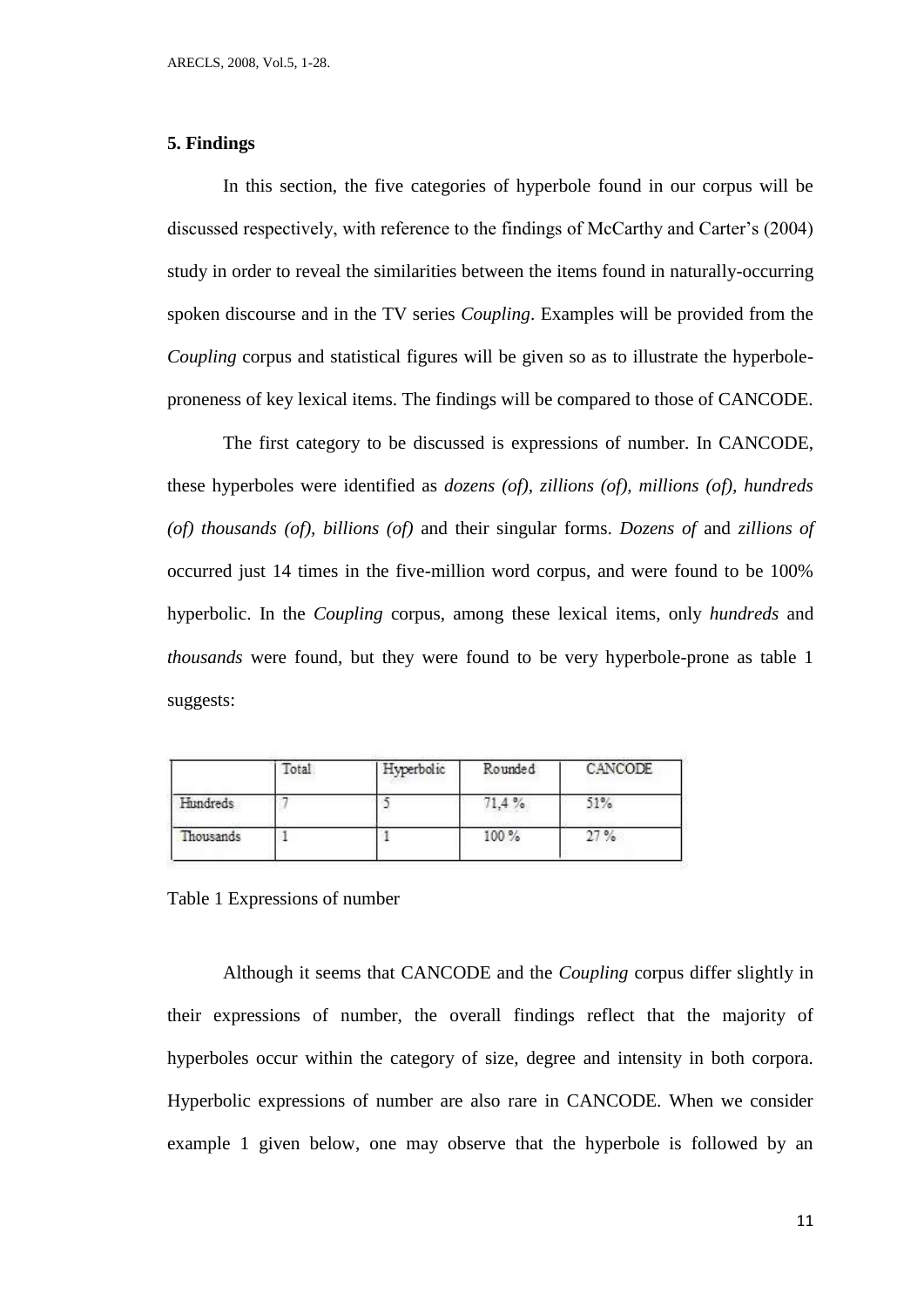audience laughter sound effect, which indicates the humorous effect. Additionally, *Ooh* suggests a shift in footing into an exaggerated reactive frame. There are numerous examples of these structures in the *Coupling* corpus, which was also the case for CANCODE.

1) [Speakers are talking about a sofa to be bought by Susan and Steve in a bar. It is well known that it has never been easy for Steve to give opinions about something when he is asked to do so.] (Hyperbole and shifts in footing are given in **bold.**)

Susan: Hi. Hi, sorry I'm running late.

Sally: No problem.

Susan: Can't stay long. Late night shopping with Steve. We're at the furniture stage. Jane: Good luck.

Susan: Oh, no, he's taken a real interest. He's had a pattern book for a week. I may need both your opinions on a sofa, by the way.

Jane: **Ooh**, I love giving opinions, **I've got hundreds**. (*Audience laughter sound effect*)

The second category, namely words referring to large amounts/quantities were found to be very hyperbole-prone in CANCODE. This category includes *masses (of), stacks (of), heaps (of), loads (of),* and *tons (of)*. The hyperbole-proneness of these items ranged from 100% to 93%. In the *Coupling* corpus, *heaps (of), loads (of),* and *tons (of)* were identified as very hyperbole-prone ranging from 100% to 80%, which shows a positive correlation with the findings of CANCODE, as table 2 illustrates.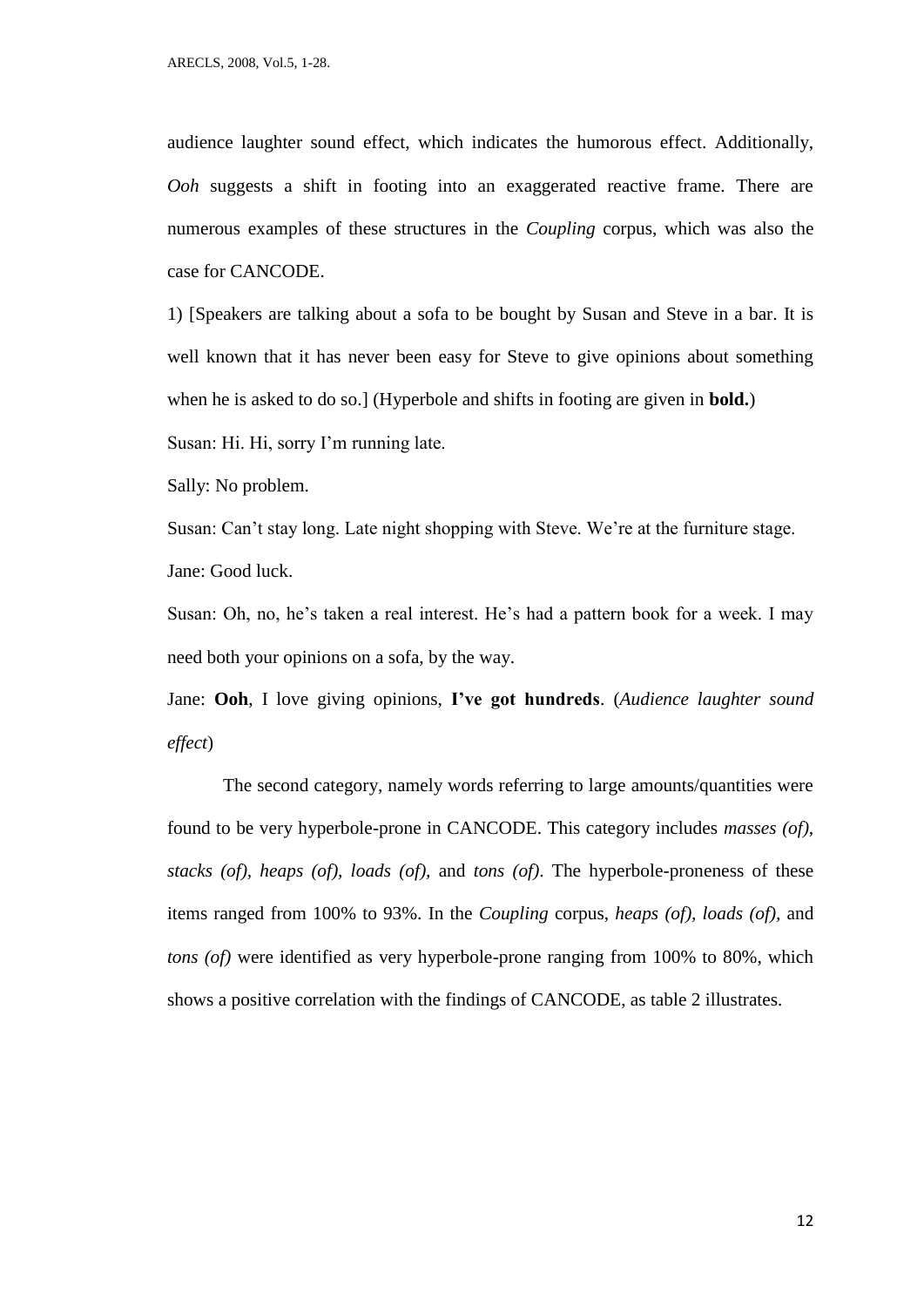|            | Total<br>. | Hyperbolic | Rounded | CANCODE |
|------------|------------|------------|---------|---------|
| Heaps (of) |            |            | 100%    | 100%    |
| Tons (of)  |            |            | 100%    | 93%     |
| Loads (of) |            |            | 80%     | 99,4%   |

Table 2 Words referring to large amounts/quantities

2) [Jane and Steve are talking about the relationship they used to have some years ago. Before this conversation took place, Jane had told Steve that she had never had an orgasm with him during their relationship.]

Steve: Jane.

Jane: Yeah?

Steve: Did you mean it? Did you really never have a single...you know?

Jane: **Of course** I didn't mean it. I **had tons of orgasms** and I loved you to bits, and I wanted to keep you forever and it broke my heart when you left me for Susan.

In example 2, the discourse marker *of course* suggests a shift of footing just before the hyperbole *tons of*. The role of discourse markers (e.g. *so*) was also emphasized by McCarthy and Carter (2004) in their analysis of CANCODE. In this case, hyperbole does not necessarily bear a humorous effect. Nevertheless, there are not too many examples of hyperboles which are not followed by an audience laughter sound effect. As can be seen in examples 3 and 4, the hyperboles *loads of* and *heaps of* are immediately followed by an audience laughter sound effect. Additionally, *Oh* again suggests a shift in footing into an exaggerated reactive frame.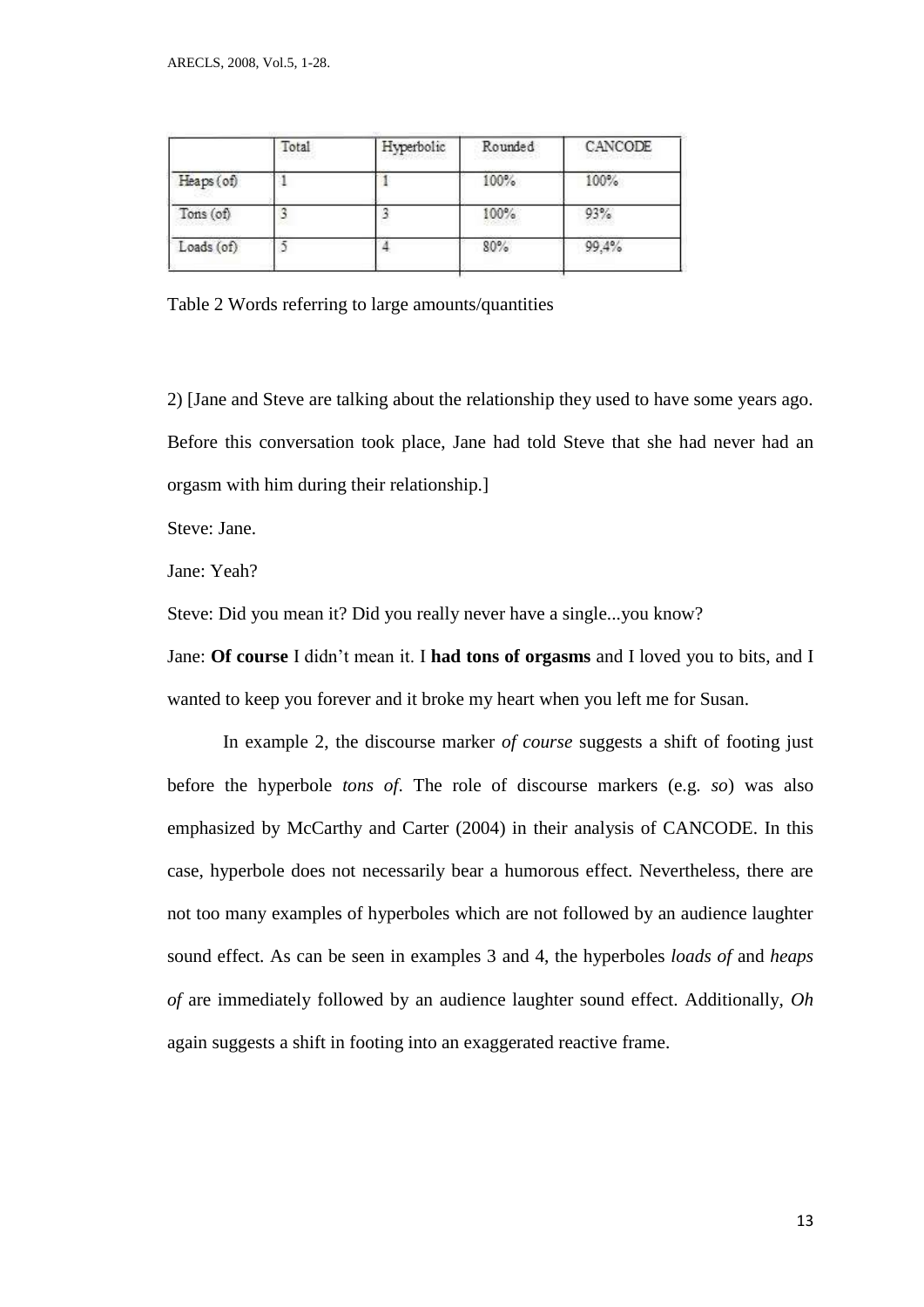3) [The couple, Susan and Steve, are talking about Susan's previous relationship with Jeff. Jeff is an extreme example of a nervous person, especially when he is with women.]

Susan: You know about him and me. Right? The nervous thing?

Steve: Well, yes, but don't worry about it. Jeff makes **loads of women** nervous. (*Audience laughter sound effect*)

4) [The characters are all gathered in Patrick's flat to see a pornographic video, which they thought was about Susan.]

Jane: Anyway, what are you all doing here, and why wasn't I invited, huh? Is it something fun?

Susan: **Oh**, **heaps of fun**. We were watching videos about me. I'm being played by Britt Ekland. (*Audience laughter sound effect*)

Adjective modifications of amount(s) and number(s) were found the least hyperbole-prone items in CANCODE. For example, *Adj.+numbers of* had a hyperbole-proneness of 2%, which is an insignificant number. In the *Coupling* corpus, no examples of such structures have been identified; therefore no explanations regarding their use will be supplied. For details, see McCarthy and Carter (2004).

|                    | Total | Hyperbolic | Rounded | CANCODE |
|--------------------|-------|------------|---------|---------|
| (Adj) amount(s) of |       |            | 0%      | 28%     |
| (Adj) numbers of   |       |            | $0\%$   | 2%      |

Table 3 Adjective modification of amount(s) and number(s)

The fourth category consists of time expressions like *hours, years, seconds, months, weeks, minutes* and *days*. These expressions are frequently used in naturallyoccurring discourse, which was also revealed in CANCODE. However, only a small percentage of these expressions is used in a hyperbolic manner. In the *Coupling*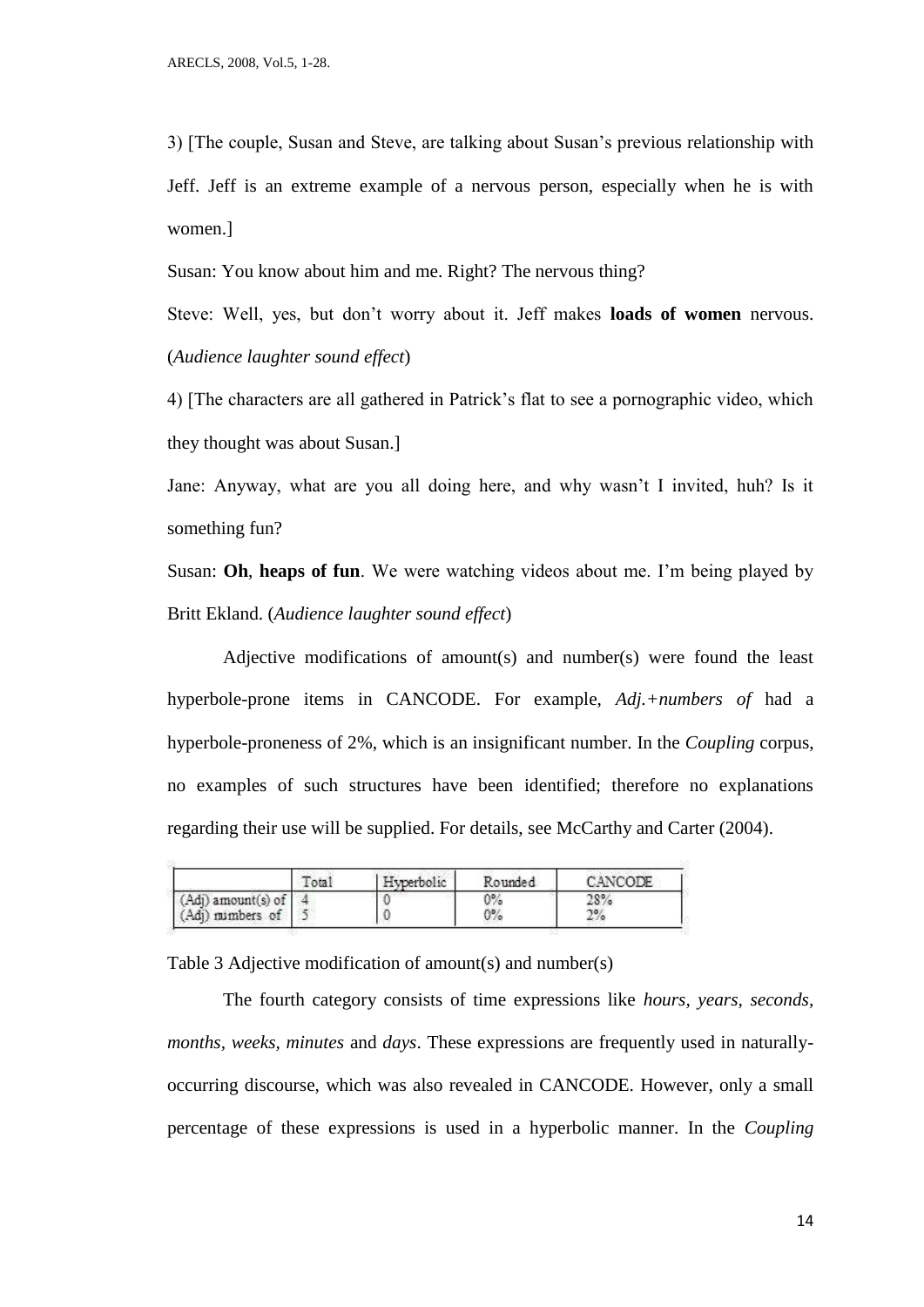corpus, the most frequently found hyperbolic expression is *years*, with 3 occurrences. Yet, *seconds* is more hyperbole-prone with a percentage of 25. When the two corpora are compared, one may observe that there is only a slight difference in terms of hyperbole-proneness:

|         | Total | Hyperbolic   | Rounded | CANCODE |
|---------|-------|--------------|---------|---------|
| Years   | 44    | 3            | 6,8%    | $9\%$   |
| Hours   | 6     | $\mathbf{1}$ | 16.6%   | 15%     |
| Seconds | 4     |              | 25%     | 6%      |
| Months  | 21    | Ò            | $0\%$   | 5%      |
| Weeks   | 6     | 0            | 0%      | 3%      |
| Minutes | 29    | Ö.           | $0\%$   | 2%      |
| Days    | 20    | 0            | $0\%$   | $1\%$   |

Table 4 Time expression

5) [Susan, Steve and Jeff are at the hospital. Jeff is talking about why he prefers watching lesbian videos.].

Susan: Jeff--

Jeff: Also, in bloke-driven porn, you run the risk of potentially dangerous eye slippage.

Susan: Eye slippage?

Jeff: **If**, in the climactic **seconds**, your eye slips from the girl to the bloke, the sudden shock can cause a whiplash event. (*Audience laughter sound effect*)

As can be understood from example 5, the discourse marker *if* suggests a shift of footing just before the hyperbolic use of *seconds*. Audience laughter effect is also present just after the hyperbole, as in the case of many examples in the corpus. It may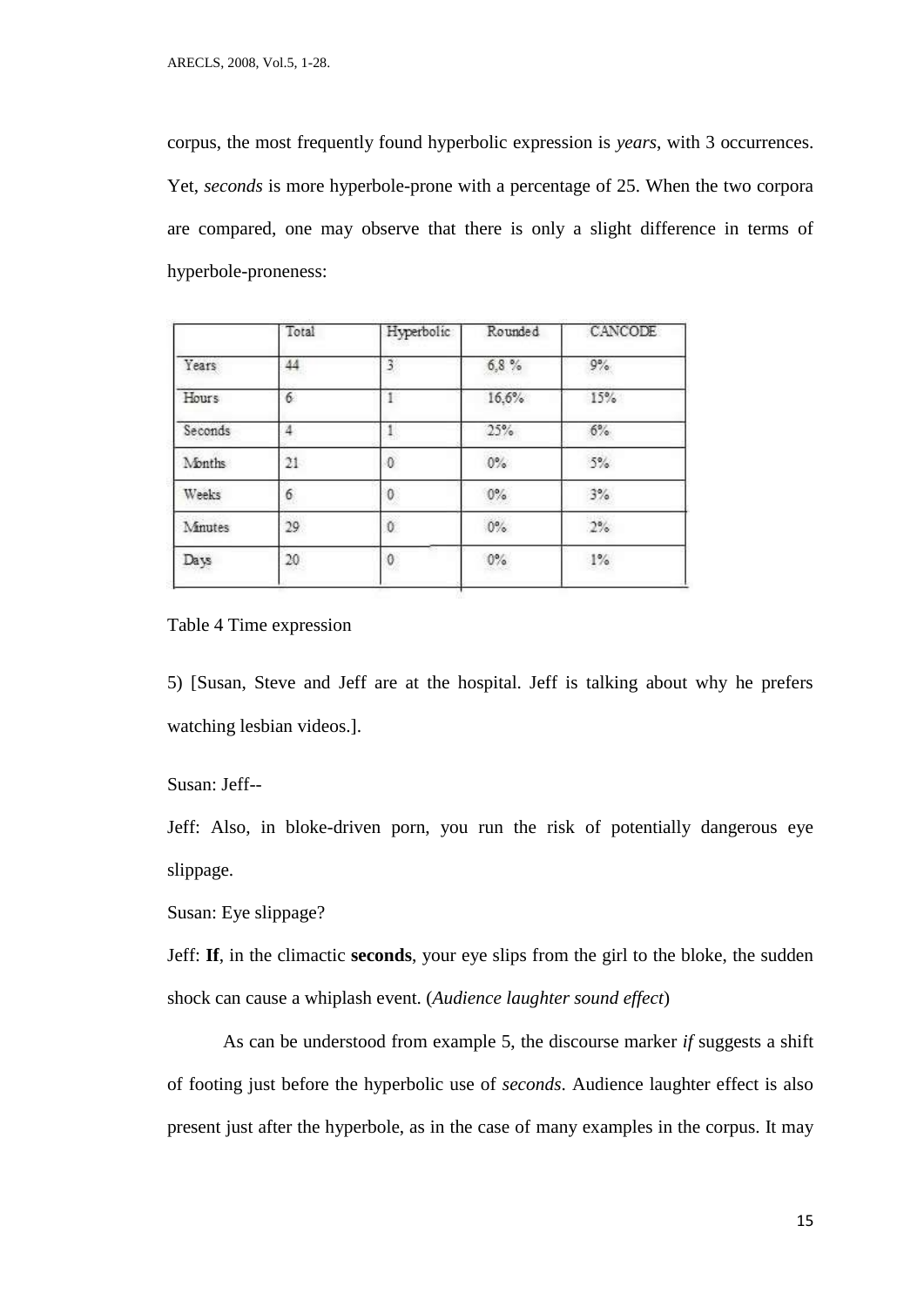also be argued that it is not always solely the hyperbole that creates the humorous effect, but the co-occurrence of hyperbole with other metaphors or any contextual lexical items. Nonetheless, the existence of audience laughter sound effect is observed in many hyperbolic time expressions throughout the data, as can also be seen in example 6*.* 

6) [Patrick is explaining why he needs a pretend-wife for his meeting with Ivan to Steve and Sally in a bar.]

Steve: So what do you need a pretend-wife for?

Sally: It's to do with some bloke at his office.

Patrick: No, no, no. Different office, different firm. This guy, Ivan...I see him at conferences and stuff. He's the same level as me, but we're always competing. Cars, office size, toilet breaks.

Susan: Toilet breaks?

Patrick: I can retain for **seven more hours** than he can. (*Audience laughter sound effect*)

The last and the most important category of hyperbole to be dealt with in this study is size, degree and intensity. The items included in this category are *endless, gigantic, massive, enormous, huge, vast, nearly* and *almost*. CANCODE and the *Coupling* corpus show almost a direct positive correlation considering size, degree and intensity in terms of hyperbole-proneness. In both corpora, this category has supplied the most number of examples as table 5 indicates.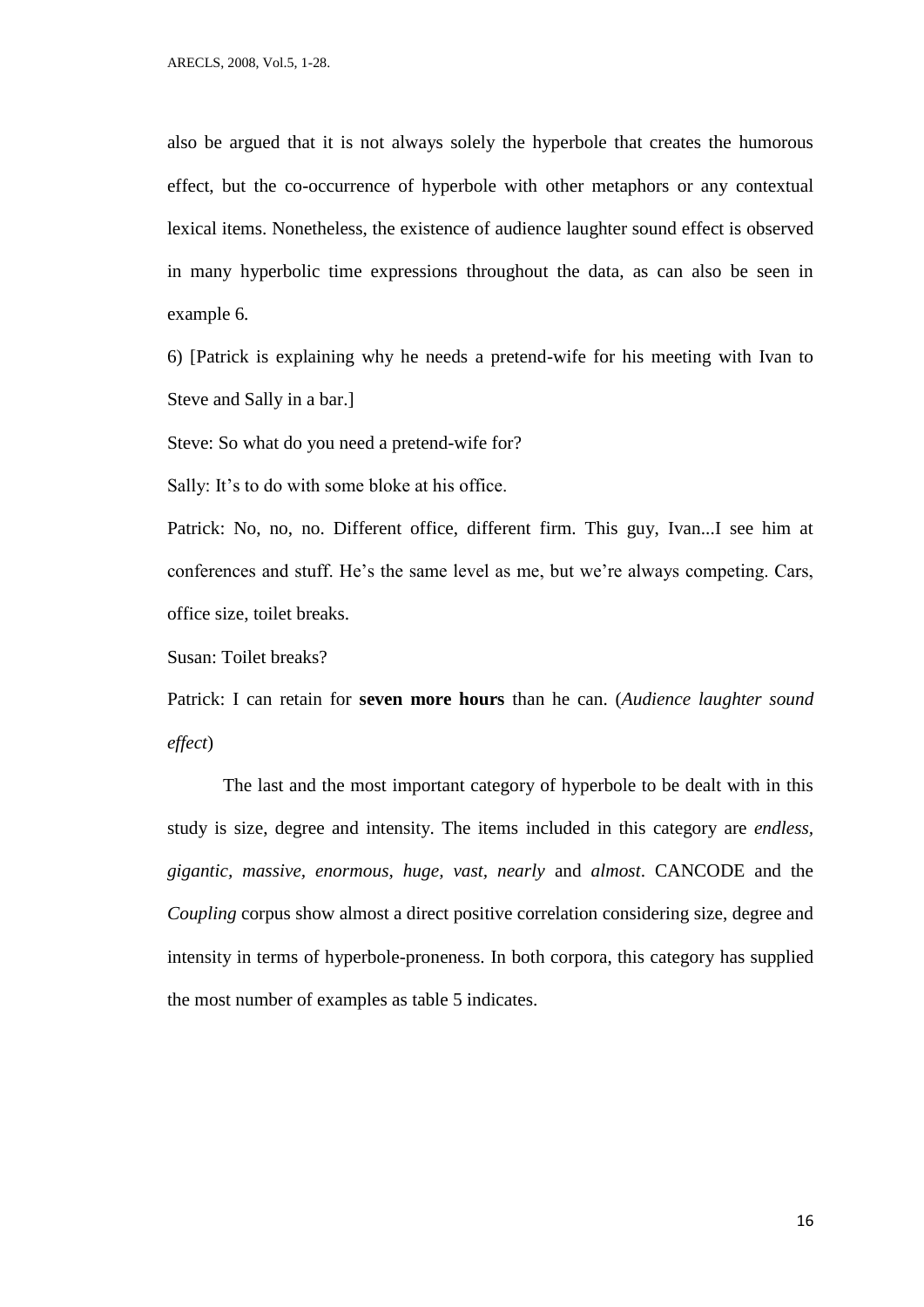|          | Total          | Hyperbolic | Rounded | CANCODE |
|----------|----------------|------------|---------|---------|
| Endless  |                |            | 100%    | 100%    |
| Massive  | 3              | 3          | 100%    | 90%     |
| Gigantic | $\mathfrak{D}$ | 2          | 100%    | 100%    |
| Enormous | 14             | 13         | 92,8%   | 98%     |
| Huge     | 5              | 5          | 100%    | 93%     |
| Vast     | 3              | 2          | 66,6%   | 60%     |
| Nearly   | 18             |            | 5,5%    | 9%      |
| Almost   | 14             | $\circ$    | $0\%$   | $4\%$   |
|          |                |            |         |         |

Table 5 Size, degree and intensity

As table 5 suggests, the results of the analyses of both corpora are parallel to each other, with a high degree of hyperbole-proneness and number of hyperbolic uses. In example 7 given below, *Oh* again suggests a shift in footing into an exaggerated reactive frame, achieved by the lexical item *huge*. In example 8, however, a humorous remark is made by Sally that is followed by audience laughter sound effect. This time, the co-occurrence of *huge* and *enormous* strengthens the hyperbolic effect. The humorous effect strengthened by the co-occurrence of hyperboles can also be observed in example 9, in which *huge* and *tons of* are used together and this results in audience laughter sound effect again.

7) [Susan and Steve are discussing how emotional women become when they are pregnant.]

Susan: I never want to live through a silence like that again.

Steve: It was a fairly major silence apart from the sniffling. Why are pregnant women so emotional?

Susan: Hormones.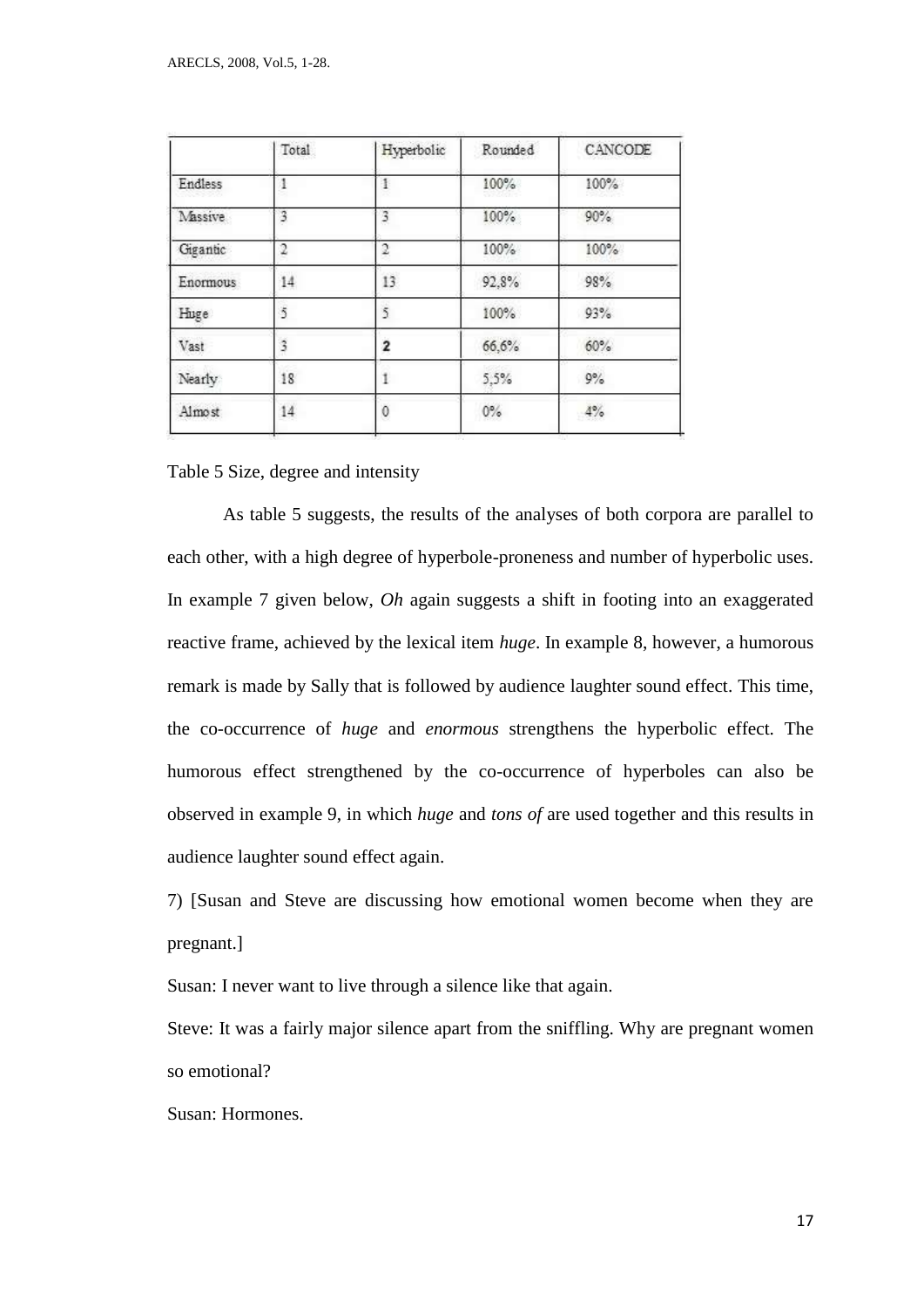Steve: **Oh**, hormones. Everything's hormones now. Some of them were **huge**, weren't they?

8) [Patrick and Sally are trying to solve a relationship problem, as Sally disallows Patrick in doing something.]

Patrick: But--what--I didn't know there'd be disallowing.

Sally: It's a relationship. We have to discuss things now, Patrick. There is a time for just taking off and enjoying yourself, and that time is over. Now we have to have **huge, enormous** discussions first, with crying. (*Audience laughter sound effect*)

9) [Jeff is trying to avoid a one-night-stand, since he has a girlfriend, but he is nervously rambling on, which is his usual characteristic.]

Wilma: She really does exist, this girlfriend?

Jeff: **Oh**, she exists. She's very much an existent person. She's got **tons of** existence. Well, not too much existence. I don't mean **she's huge** or anything. She's somewhere between completely imaginary and a truck, if you can picture that. (*Audience laughter sound effect*)

Wilma: Sounds great.

Jeff: But how are you supposed to prove you've got a girlfriend?

As McCarthy and Carter (2004) argue, any study of hyperbole "cannot be exhaustive, since hyperbole may be both conventional and creative, and the possibilities for linguistic creativity are infinite" (p. 150). However, key lexical items have to be identified to prepare a data set for analysis, therefore some may be missed. In example 10, for instance, the hyperbolic effect is created by sequencing extreme positive adjectives. In example 11, hyperbolic effect is created by the use of a superlative. Yet, this study has adopted McCarthy and Carter's (2004) criteria and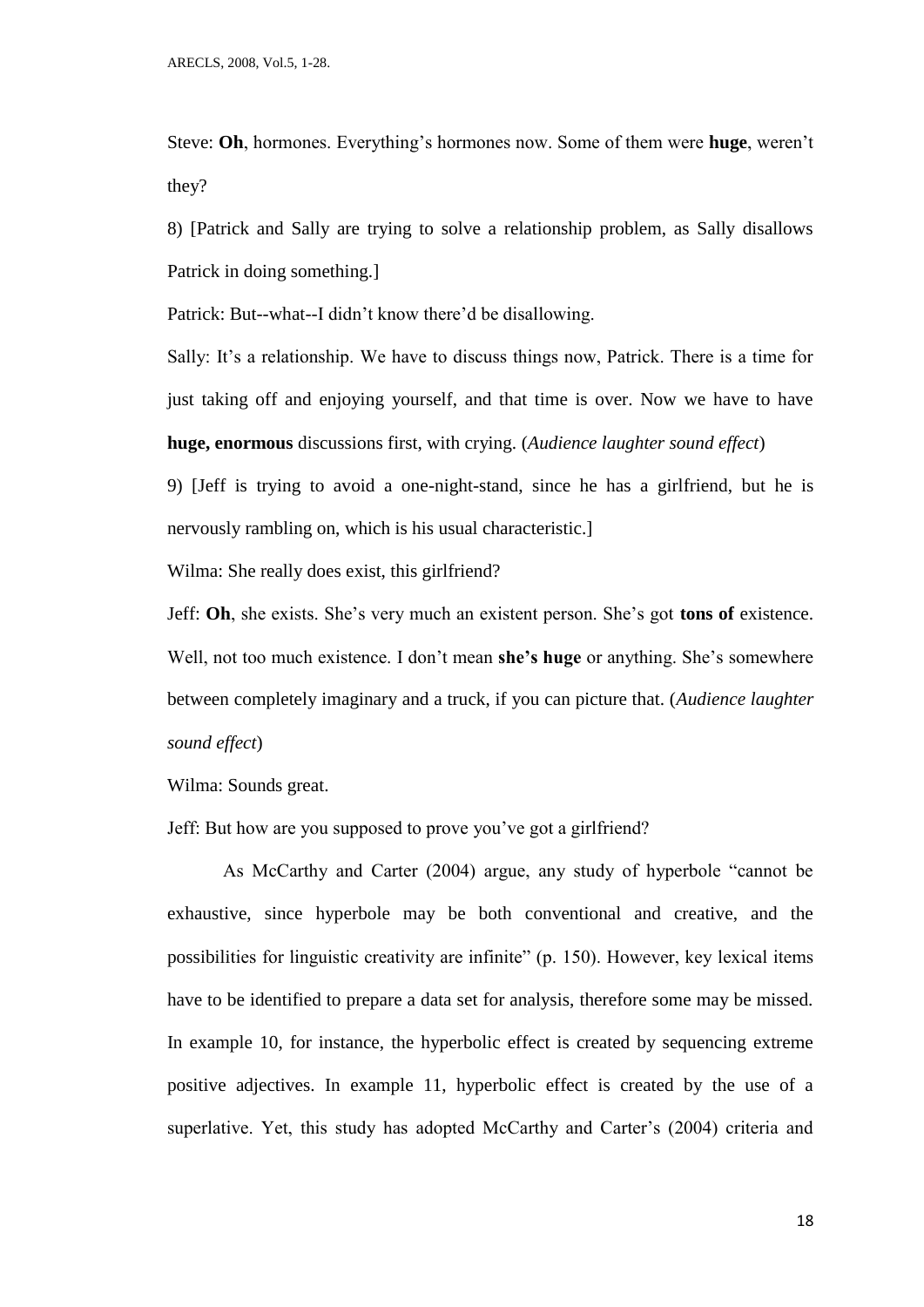these items have not been considered. Nevertheless, as was mentioned in the introduction, this paper is part of a study in progress, and the following papers will be more comprehensive and will include hyperboles as given in the examples below.

10) [Steve is looking for ways to dump Jane and is discussing the issue with Jeff.]

Steve: **So** last time I dumped her, we had like **amazing, fantastic, borderline illegal** sex. Then, she thinks we are back on.

Jeff: Oh, that's ridiculous.

Steve: I know. One swallow does not make her my girlfriend.

11) [Jeff is nervous, as he thinks that Steve and Susan will talk about him on their first date.]

Jeff: Do you know **the biggest turn-off** on a first date?

Steve: You?

Jeff: Discussion of mutual friends.

The overall findings reveal that the hyperboles identified in the *Coupling* corpus have much in common with the ones found in CANCODE, a five-million word corpus of spoken English. The statistical results given in Figure 1 and Figure 2 below clearly indicate that words referring to large amounts/quantities, and those for size, degree and intensity are the most common types of hyperboles. Another finding is that more than 60% of the hyperboles are followed by audience laughter sound effect, which shows that hyperboles help to create a humorous effect both in ironic and nonironic contexts. Drawing upon all these findings, one may claim that in EFL settings, TV series can be used in order to enhance language input, which will become intake when accompanied by explicit instruction.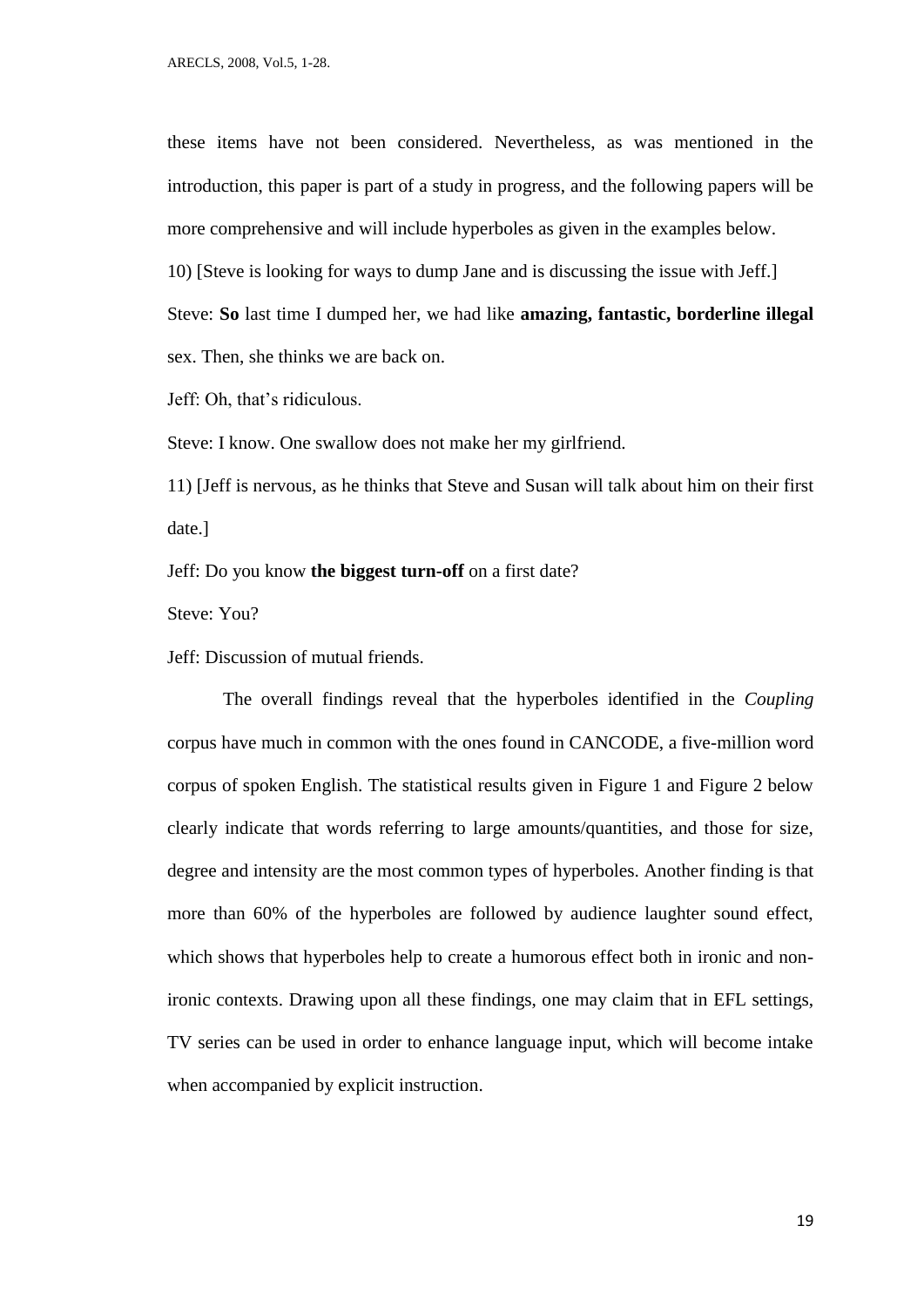

Figure 1 Hyperboles in different categories (Coupling corpus)



Figure 2 Hyperboles in different categories (CANCODE)

# **6. Educational Implications**

Cano Mora (2004) states that the application of an interactive approach to hyperboles in the area of foreign language teaching may be useful to raise students' awareness, in that *figures of speech* are part of everyday speech, and therefore can be taught as part of students' communicative competence. Both her findings, and the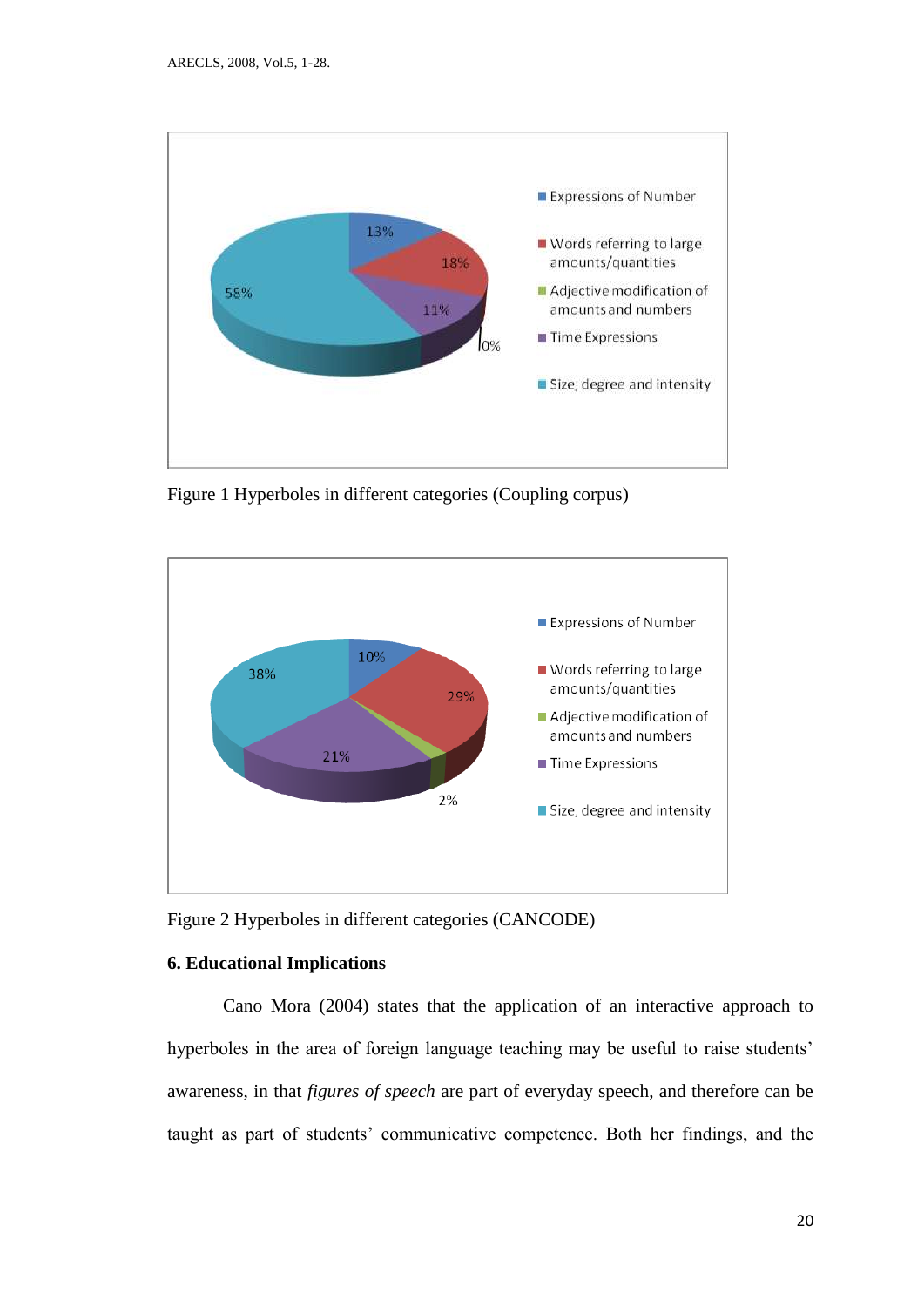analysis of hyperboles in the *Coupling* corpus signal that hyperboles are generally communicated easily drawing upon the shared knowledge of the interlocutors. However, do we have evidence to claim that this will also be the case for second language (L2) learners? Can L2 learners easily respond to and contribute to hyperbolic language?

In order to find the answers to these questions, further studies should be carried out which may try to reveal whether hyperboles bear problems for foreign language learners or not. Here, I suggest the term *Hyperbolic Competence in L2*, which can be defined as competence in understanding, responding to, and using hyperboles in a learner's L2 as a means of magnifying or minimising reality through purposeful exaggeration in order to accomplish related pragmatic goals. *Hyperbolic Competence in L2* can be regarded as a part of communicative competence in general.

As the analysis carried out in this paper shows, TV series like *Coupling* include extensive use of hyperboles, primarily as a result of the intended humorous effect. The role of humour in language learning has long been discussed in the literature. It is the case that students are more eager to study with materials that are fun. By making use of extracts from the TV series *Coupling*, the students will not only gain hyperbolic competence in their L2, but can also expand their vocabulary. This will, inevitably, have a positive effect on listening and speaking skills as well. See Appendix 2 for a lesson plan for enhancing *Hyperbolic Competence in L2* and for teaching the most frequent hyperbolic items, which indicate size, degree and intensity.

# **7. Conclusion**

Throughout the paper, an interactive analysis of hyperbole in the TV series *Coupling* has been presented, in light of specific research questions and the general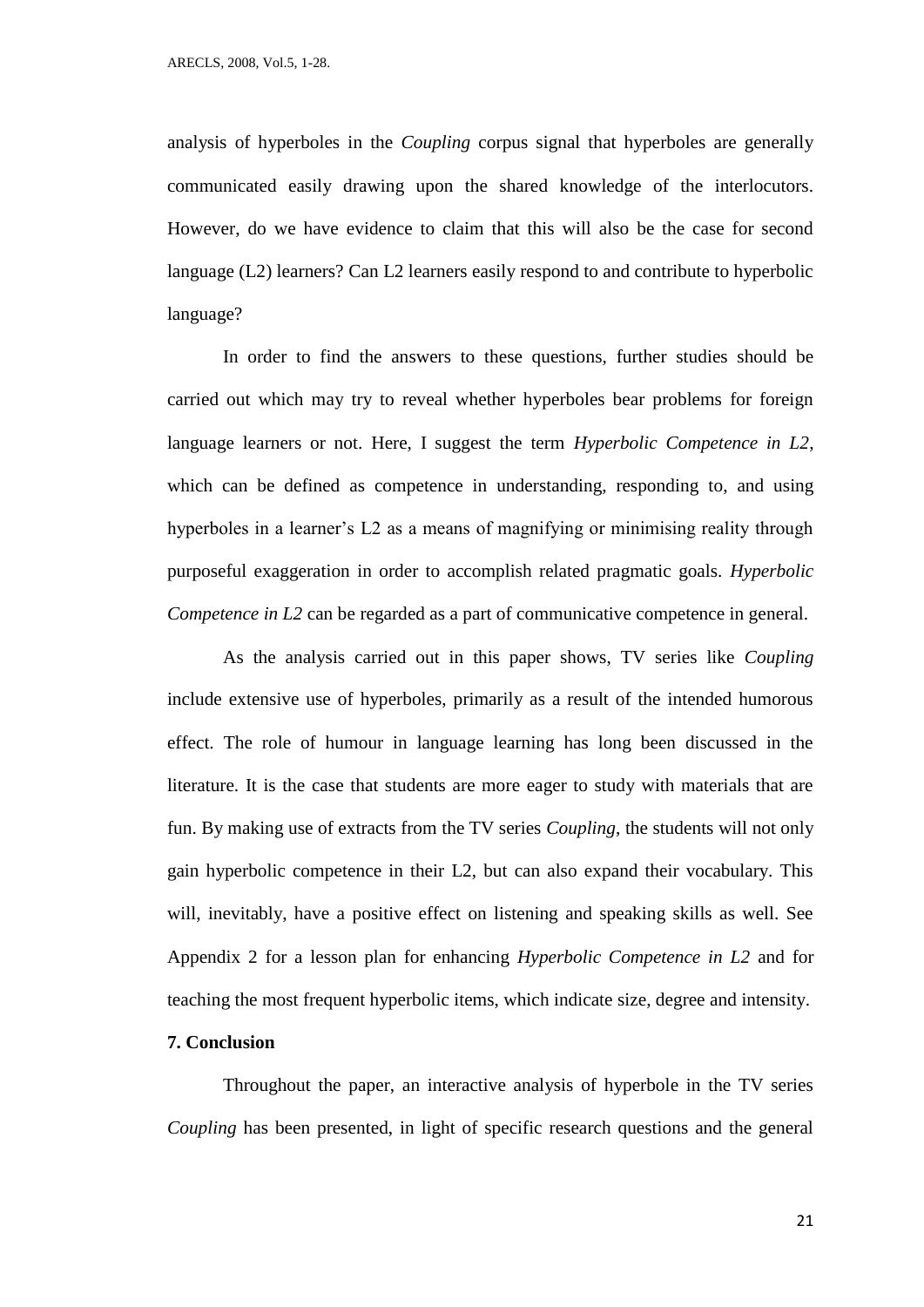framework highlighted in the methods section. The findings reveal similarities between naturally-occurring discourse and the use of language in the TV series. Finally, educational implications have been drawn so as to enhance communicative competence of L2 learners with specific reference to *Hyperbolic Competence in L2*. A sample lesson plan (Appendix 2) is supplied as a reference for teachers of EFL worldwide.

There are, however, many limitations which should be considered in future research. First of all, a conversation analytic framework with an emic perspective should be used so as to reveal a broader perspective in understanding hyperboles. In line with that, extracts should be given using the conventions of conversation analysis. Nevertheless, as mentioned earlier, this paper is a product of an ongoing study and such limitations can be overcome in the future. Secondly, the discourse of TV series, unlike naturally-occurring language, requires a three-channel model in analyzing the humorous effect of hyperbole. In other words, audience laughter sound effect affects the nature of interactivity. Lastly, listener responses should also be analysed, as illustrated in appendix 1. In this study, this analysis has been undertaken by the author, since this is an ongoing study, as mentioned in section 1. Despite these limitations, it is believed that in countries where English is taught and spoken as a foreign language, TV series like *Coupling* may be used to provide comprehensible language input for L2 learners.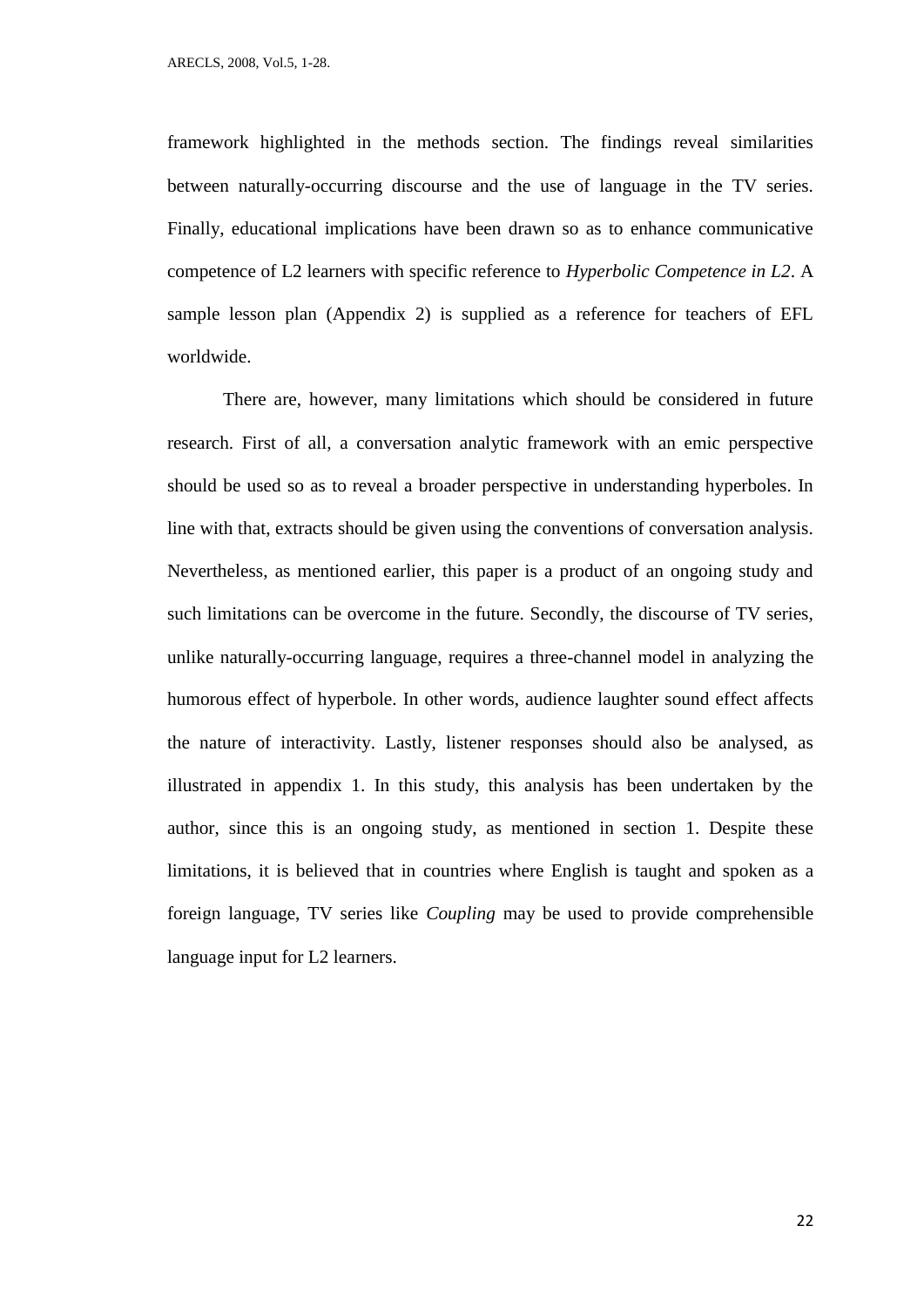# **References**

Adolphs, S., 2006. *Introducing electronic text analysis*. London: Routledge.

Alcon, E., 2005. Does instruction work for learning pragmatics in the EFL context. *System*, 33 (3), 417-435.

BBC Online. *Coupling*. Available from http://www.bbc.co.uk/comedy/coupling/ [Accessed 10 March 2008]

Bryant, G. A., and Fox Tree, J. E., 2002. Recognizing verbal irony in spontaneous speech. *Metaphor and symbol*, 17 (2), 99 – 117.

Cano Mora, L., 2004. At the risk of exaggerating: how do listeners react to hyperbole?. *Anglogermanica ,*2. Available from http://anglogermanica.uv.es:8080/Journal/Viewer.aspx?Year=2003- 04andID=cano.pdf [Accessed 14 March 2008].

Charteris-Black, J., 2003. Speaking with forked tongue: a comparative study of metaphor and metonymy in English and Malay phraseology. *Metaphor and symbol,*  18 (4), 289-310.

Colston H.L., and Keller, S.B., 1998. You'll never believe this: irony and hyperbole in expressing surprise. *Journal of psycholinguistic research*, 27 (4), 499-513.

Colston, H. L., and O'Brien, J., 2000. Contrast of kind versus contrast of magnitude: the pragmatic accomplishments of irony and hyperbole. *Discourse processes*, 30 (2), 179-199.

Drew, P., and Holt, E., 1998. Figures of speech: figurative expressions and the management of topic transition in conversation. *Language in society*, 27, 495-522.

Gibbs, R.W., and O'Brien, J., 1991. Psychological aspects of irony understanding. *Journal of pragmatics*, 16 (6), 523-530.

Gibbs, R. W., 2000. Irony in talk among friends. *Metaphor and symbol*, 15 (1), 5-27.

Knowles, G., 1990. The use of spoken and written corpora in the teaching of language and linguistics. Literary and linguistic computing, 5 (1), 45-48.

Kreuz, R. J., and Roberts, R. M., 1995. Two cues for verbal irony: hyperbole and the ironic tone of voice. *Metaphor and symbol*, 10 (1), 21-31.

Kreuz, R., Roberts, R., Johnson, B., and Bertus, E., 1996. Figurative language occurrence and co-occurrence in contemporary literature. *In:* Kreuz, R. and MacNealy, M., eds. *Empirical approaches to literature and aesthetics.* Norwood, NJ: Ablex, 83-97.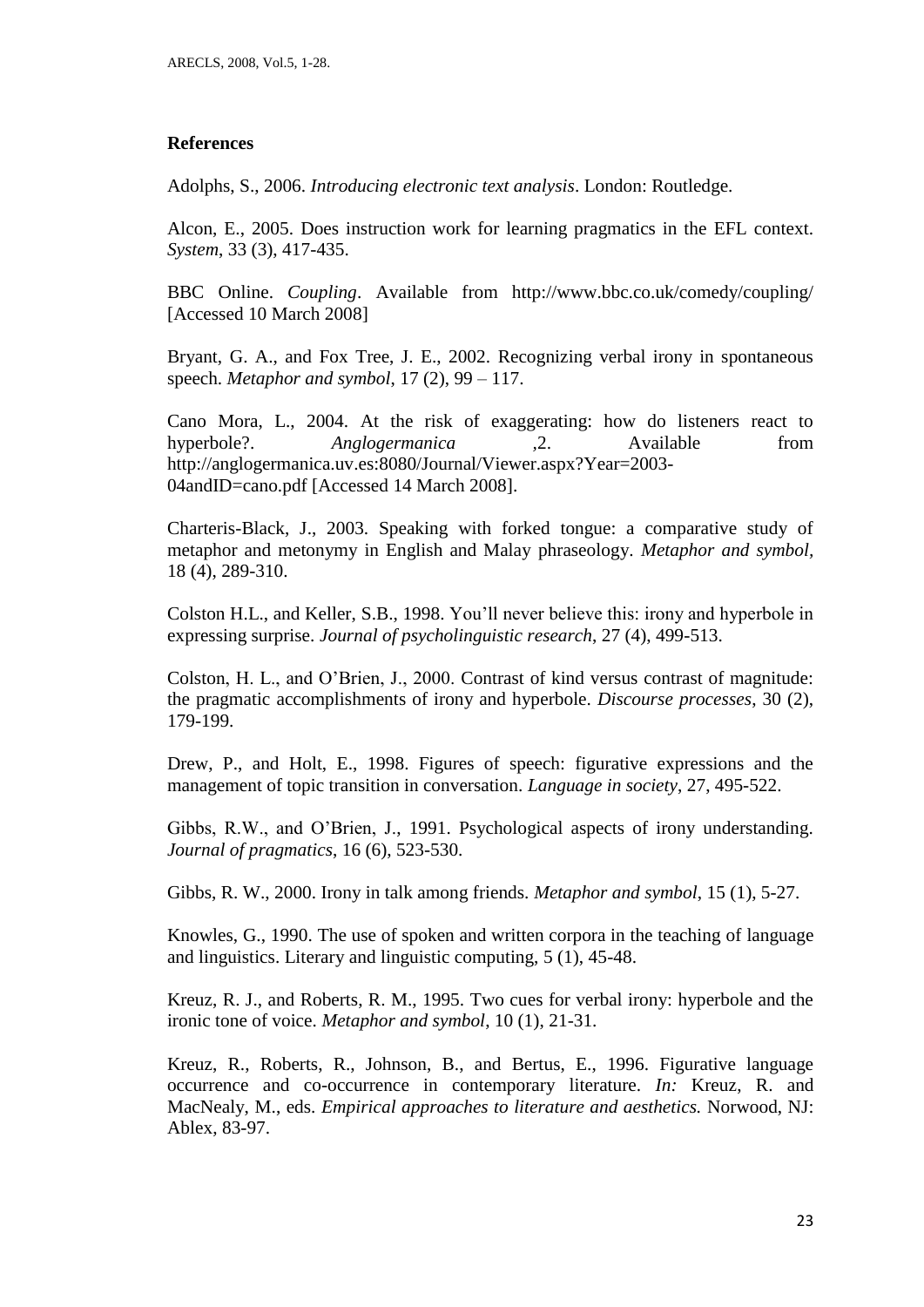Leggitt, J. S. and Gibbs, R. W., 2000. Emotional Reactions to Verbal Irony. *Discourse Processes*, 29 (1), 1-24.

Liontas, J. I., 1992. From the living room to the classroom: working with authentic Spanish language videos. *Hispania*, 75 (5), 1315-1320.

Long, D. L., Graesser, A. C., 1988. Wit and Humour in Discourse Processing. *Discourse processes,* 11(1), 35-60.

McCarthy, M., and Carter, R., 2004. There's millions of them: hyperbole in everyday conversation. *Journal of pragmatics*, 36 (2), 149-184.

O'Keeffe, A., McCarthy M., and Carter, R., 2007. *From corpus to classroom*. Cambridge: Cambridge University Press.

Rahimi, A., and Sahragard, R., 2006. A critical discourse analysis of euphemization and derogation in e-mails on the Late Pope. *The linguistics journal*, 1 (2), 29-87. Available from http://www.linguistics-journal.com/TLJ%20June%202006.pdf [Accessed 19 March 2008].

Roberts, R. M. And Kreuz, R. J., 1994. Why do people use figurative language?. *Psychological science* 5, (2) 159-163.

Toplak, M., and Katz, A.N., 2000. On the uses of sarcastic irony. *Journal of pragmatics,* 32 (2), 1467-1488.

Van Dijk, T.A., 1995. Discourse, opinions and ideologies. *Current issues in language and society*, 2 (2), 115-145.

Van Dijk, T.A., 2005. War rhetoric of a little ally. *Journal of language and politics*, 4 (1), 65-91.

Winner, E., Windmueller, G., Rosenblatt, E., Bosco, L., Best, E., and Gardner, H., 1987. Making sense of literal and nonliteral falsehood. *Metaphor and symbolic activity*, 2 (1), 13-32.

Zanon, N. T., 2006. Using subtitles to enhance foreign language learning**.** Porta Linguarum, 6, 41-52.

# **DVD reference:**

*Coupling* TV Series., 2006. *Coupling: complete BBC series 1-4 box set* (special collectors edition).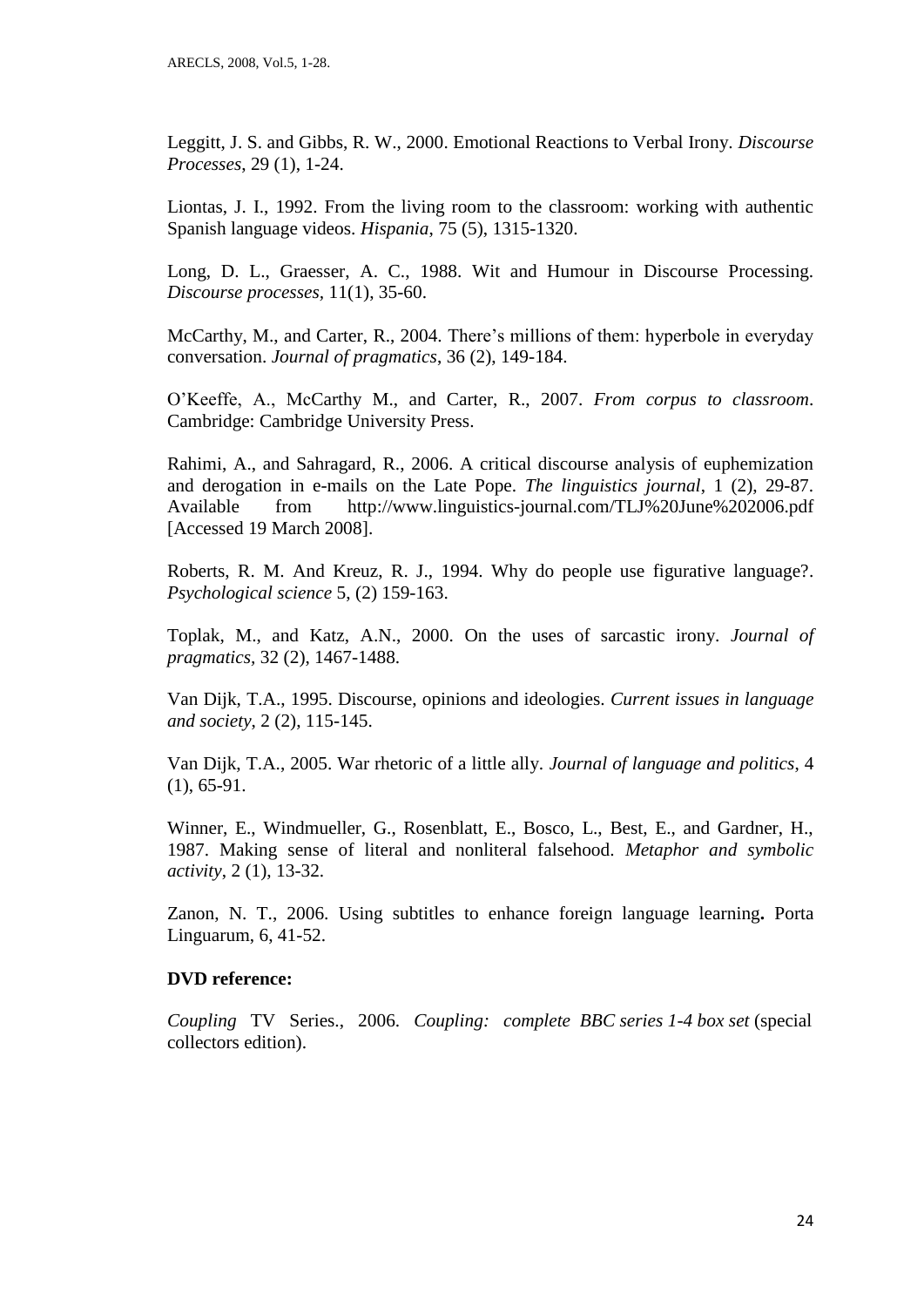# **Appendices**

# **Appendix 1 A framework to analyze listener reactions to hyperbole (Cano Mora,**

**2004, p. 18)**

|          |                                         | Back channel responses                             |  |  |
|----------|-----------------------------------------|----------------------------------------------------|--|--|
| Positive |                                         | Literal remark                                     |  |  |
|          | evidence Relevant next contribution     | Hum orous remark                                   |  |  |
|          |                                         | Laughter                                           |  |  |
|          |                                         | Take-up and continuation of figures                |  |  |
|          |                                         | Collaborative completion                           |  |  |
|          |                                         | Repetition or figurative paraphrase                |  |  |
|          |                                         | Non-verbal response                                |  |  |
| Negative | Non-recognised                          | Missed hyperbole and/or negation or correction     |  |  |
| evidence | hyperbole                               | Request for darification, confirmation, repetition |  |  |
|          | H ignores hyperbole and/or shifts topic |                                                    |  |  |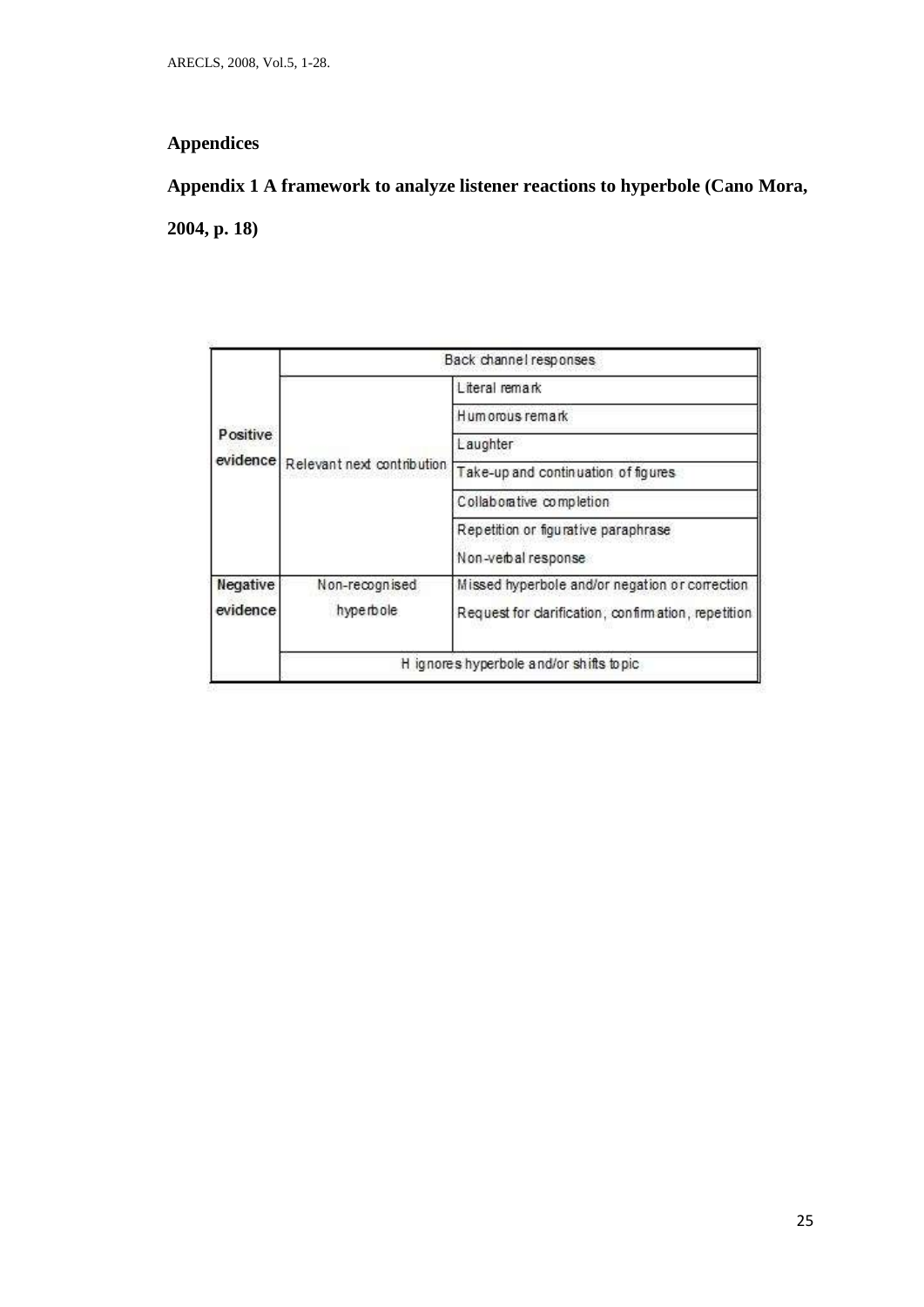# **Appendix 2 A sample lesson plan for teaching hyperbole through extracts from the TV series** *Coupling*

**Time:** 50 minutes

**Level:** B1/B2 (Common European Framework of Reference for Languages)

**Materials needed**: For one-computer classrooms: A teacher controlled computer with media software, a DVD drive and speakers, and a projector.

**Objectives**: At the end of the lesson:

**1)** the students will have learned some basic vocabulary of hyperbolic language, which indicates size, degree and intensity.

**2)** the students will be able to detect hyperbolic use of language in contexts where available.

**3)** the students will be able to understand the conversational signals (shifts in footing, back channel responses, etc.) that prepare a hyperbolic effect.

**4)** the students will be able to use hyperbolic language in order to create a humorous effect or signal affective meaning.

**5)** the students' *Hyperbolic Competence in L2* will be enhanced, which will be conducive to their communicative competence.

# **Sequence**:

# **Warm up (10 minutes)**:

The teacher starts a discussion relating to the TV series the students have watched so far. After selecting the ones that the students report to be funny, the students start to discuss in groups of five what kinds of features help to create a humorous effect for the audience.

#### **Watching some extracts from** *Coupling* **(20 minutes)**: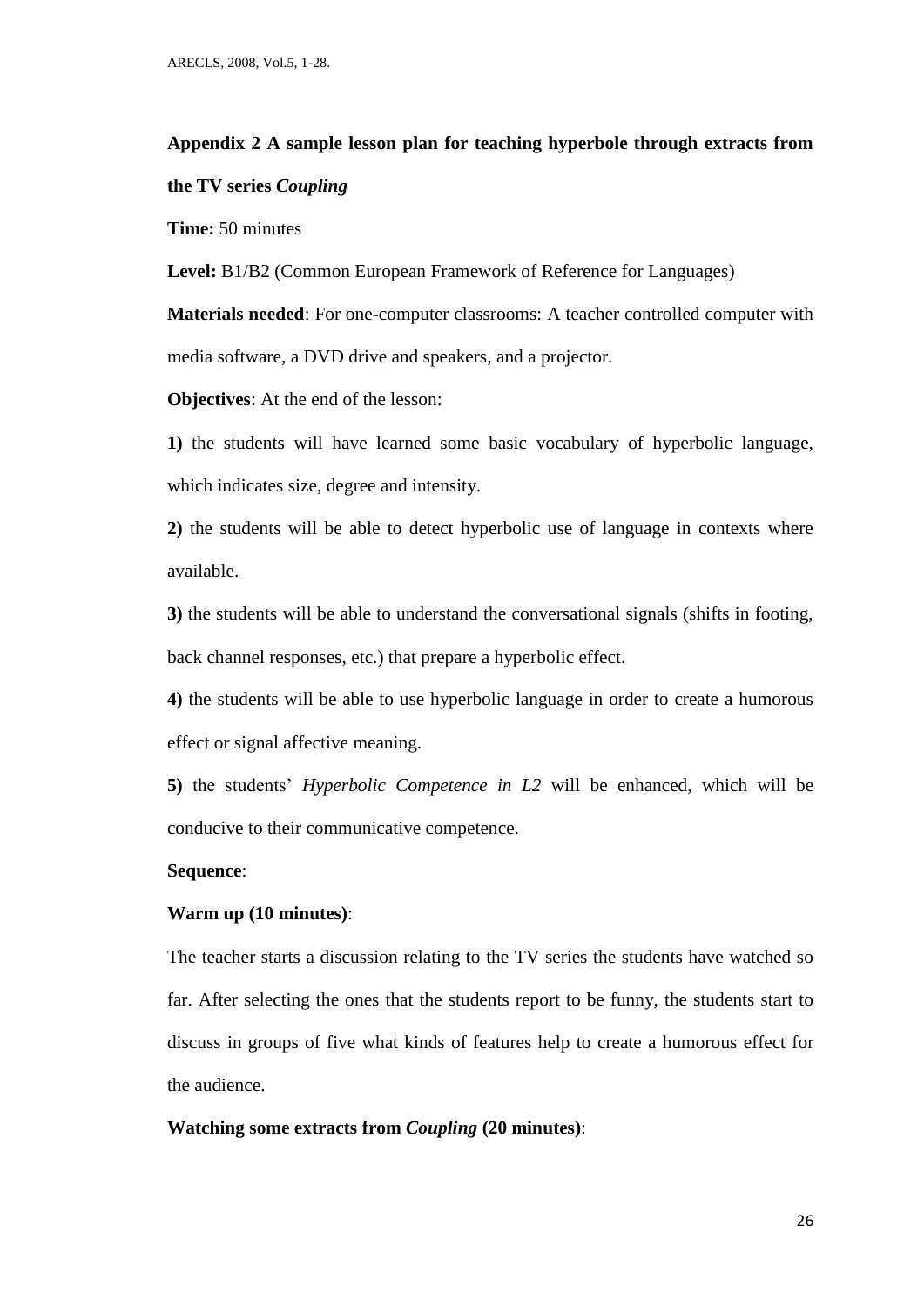The teacher introduces *Coupling* with reference to the main characters and the general plot of the series. Contextual information is also supplied for the setting (London) and the pub culture in the U.K. The teacher then shows the students two or three conversations: first with subtitles, and then with no subtitles. The two examples given here can be used as reference:

12) [Season 4, Episode 6]

Sally: Oh, my god, Susan. How do you feel?

Susan: I don't know what to feel.

Steve: We're about to have a baby. This is no time for feelings!

Sally: Okay. You need underwear.

Susan: I need really, really **enormous pants**.

Patrick: Don't worry, she's got **loads**. (*Audience laughter sound effect*)

13) [Season 4, Episode 6]

Jane: Oh, Oliver! What have I told you about being too keen?

Oliver: too keen?! Too sodding keen?! Jane, I have been risking life and limb to get your attention! I've been balancing on your window ledges! I've **nearly** taken this door apart with my bare hands! (*Audience laughter sound effect*) I've been here since seven-thirty! Seven-thirty, Jane!

Jane: Oh, Oliver. It has been a long time since you've had sex, hasn't it?

Oliver: Why do you say that?

Jane: It's seven-thirty-five.

# **Working on the forms (20 minutes)**:

After watching the video files, the teacher focuses on related vocabulary, the syntactic environment and the conversational conventions in the dialogues. A total of five or six